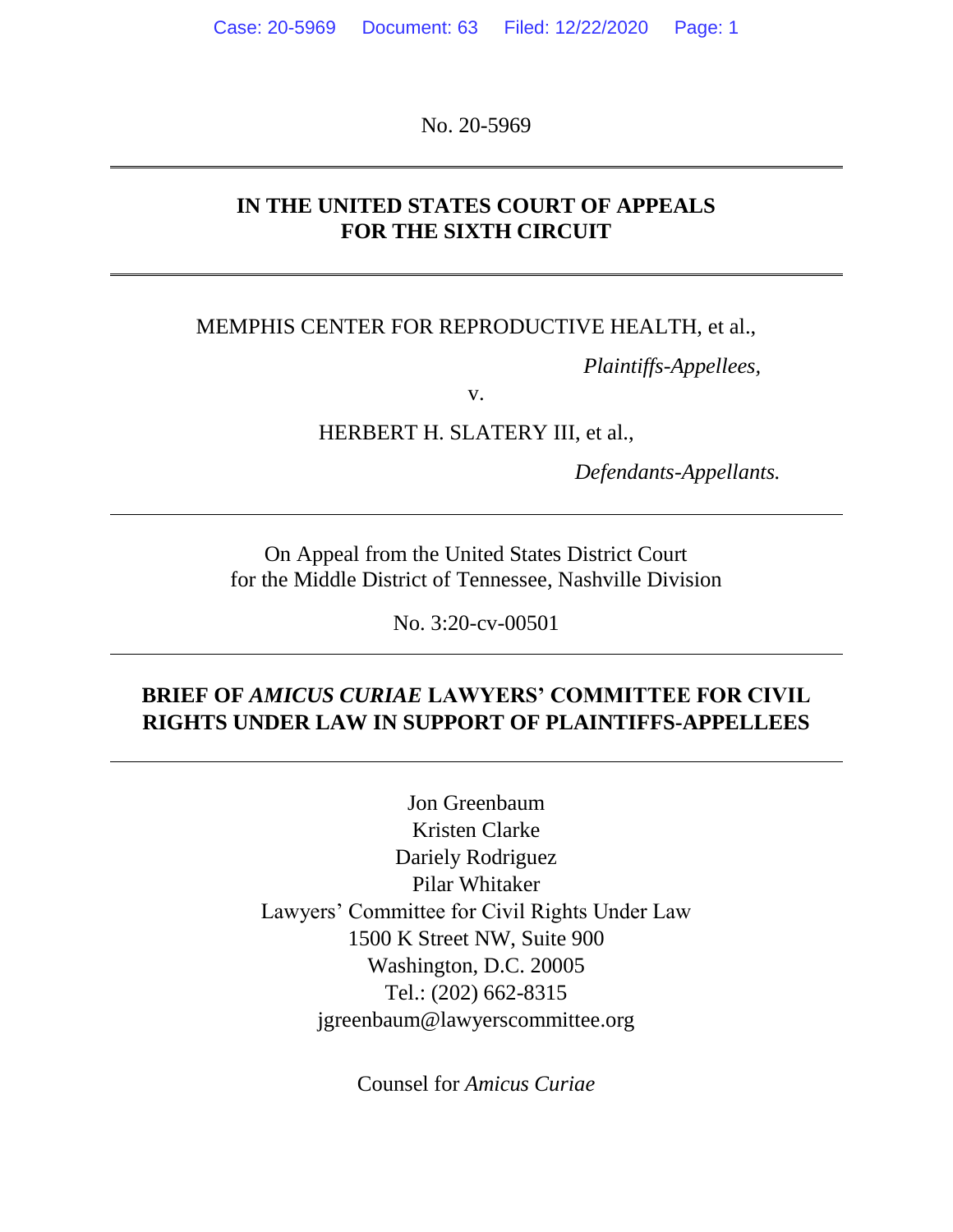#### **CORPORATE DISCLOSURE STATEMENT**

<span id="page-1-0"></span>Pursuant to Federal Rule of Appellate Procedure 29:

I, the undersigned, counsel for the Lawyers' Committee for Civil Rights Under Law ("Lawyers' Committee"), certify that to the best of my knowledge and belief, the Lawyers' Committee does not have a parent corporation, no publicly held company holds 10% or more of stock of the Lawyers' Committee, and no parents, subsidiaries, or affiliates thereof have any outstanding securities in the hands of the public.

#### **STATEMENT OF COUNSEL**

Pursuant to Federal Rule of Appellate Procedure 29, counsel for amicus curiae states that none of the parties to the above-captioned dispute, and none of their counsel, authored this brief in whole or in part. No persons other than amicus made a monetary contribution to the preparation or submission of this brief.

Dated: December 22, 2020 Washington, D.C. Respectfully submitted, /s/ *Jon M. Greenbaum* Jon M. Greenbaum, Esq. Counsel for Amicus Curiae

ii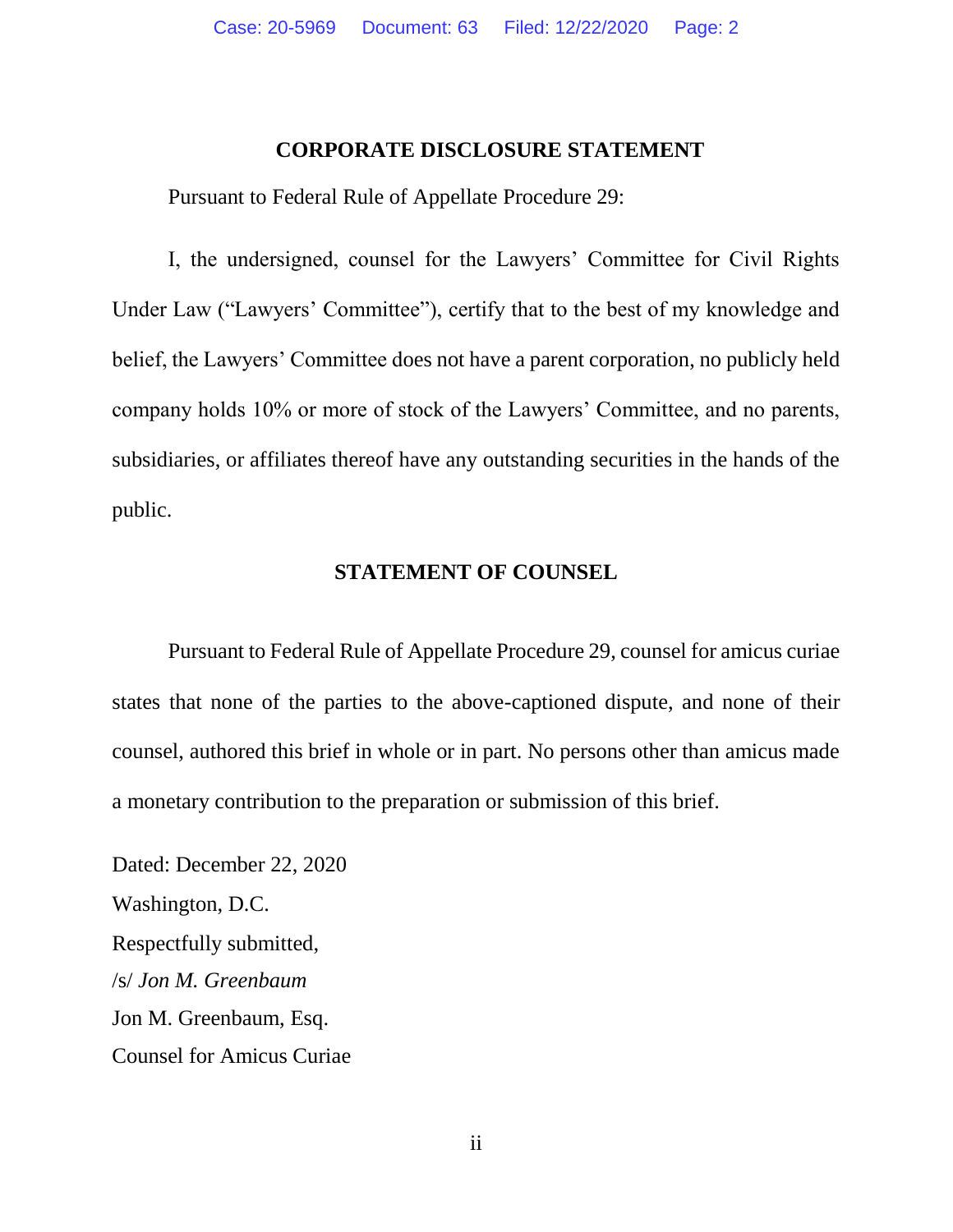# **TABLE OF CONTENTS**

<span id="page-2-0"></span>

| THE ACT DOES NOT ADVANCE ANY LEGITIMATE PURPOSE AND<br>$\mathbf{I}$ .<br>IS NOT REASONABLY RELATED TO ANY PURPORTED ANTI-                                            |
|----------------------------------------------------------------------------------------------------------------------------------------------------------------------|
| The Overrepresentation of Women of Color Among Abortion Recipients Is<br>a.<br>Attributable to A Systemic Lack of Access to Contraception, Healthcare and            |
| The State's Eugenics Theory is Without Merit and Disregards the Agency of<br>b.                                                                                      |
| THE BANS WILL MOUNT SIGNIFICANT, IF NOT<br>$\Pi$ .<br>INSURMOUNTABLE, BARRIERS TO THE CONSTITUTIONAL RIGHT TO<br>ABORTION OF BLACK WOMEN AND OTHER WOMEN OF COLOR IN |
| THE EMERGENCY EXCEPTION DOES NOT MEET THE SUPREME<br>Ш.                                                                                                              |
| Women of Color Are More Likely to Experience Chronic and Maternal<br>a.                                                                                              |
|                                                                                                                                                                      |
|                                                                                                                                                                      |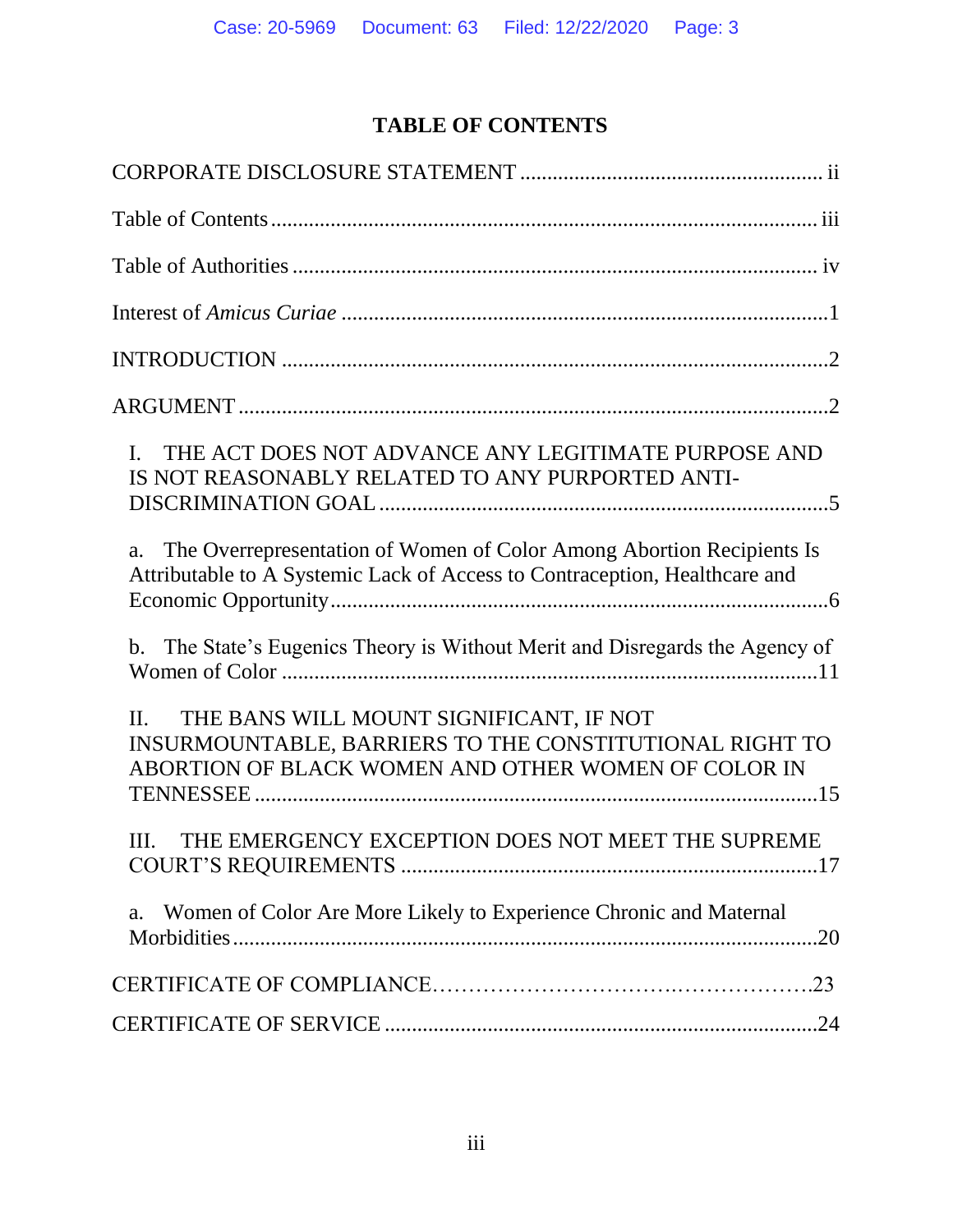## **TABLE OF AUTHORITIES**

### <span id="page-3-0"></span>**Cases**

| Box v. Planned Parenthood of Indiana and Kentucky, 139 S. Ct. 1780 (2019) |  |
|---------------------------------------------------------------------------|--|
|                                                                           |  |
|                                                                           |  |
|                                                                           |  |
|                                                                           |  |
|                                                                           |  |
| Planned Parenthood of Se. Pa. v. Casey, 505 U.S. 833                      |  |
|                                                                           |  |
|                                                                           |  |
|                                                                           |  |
| Whole Woman's Health v. Hellerstedt, 136 S. Ct. 2292 (2016)3              |  |

## **Statutes**

## Rules

## **Other Authorities**

| Abortion Before and After Legalization, GUTTMACHER INSTITUTE, 27 Nov. 2018, |  |
|-----------------------------------------------------------------------------|--|
| www.guttmacher.org/perspectives50/abortion-and-after-legalization15         |  |

Anna Bernstein, MPH & Kelly M. Jones, PhD, *The Economic Effects of Abortion Access: A Review of the Evidence*, INST. FOR WOMEN'S POL'Y RES., July 2019 at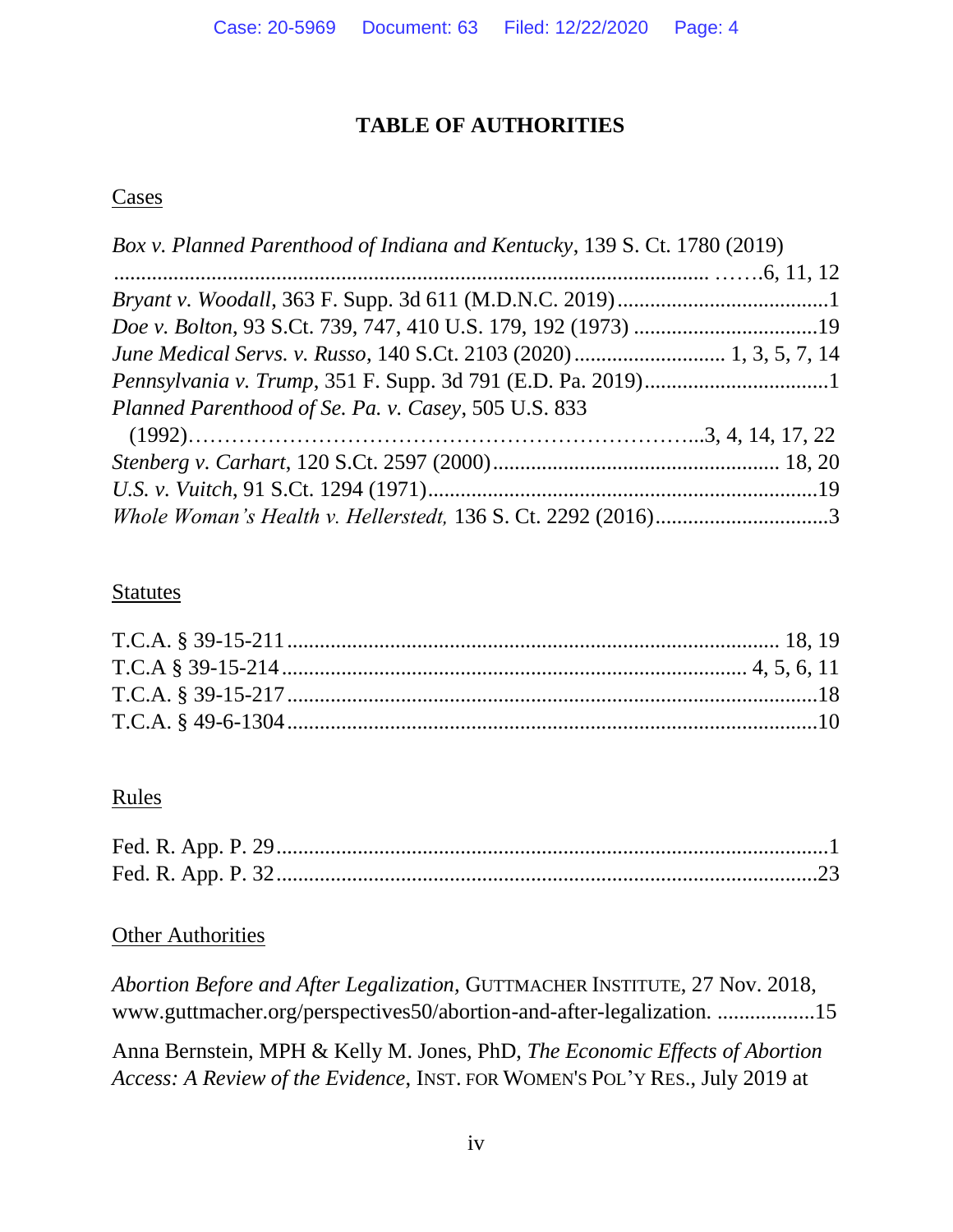| 19, iwpr.org/wp-content/uploads/2020/07/B377_Abortion-Access-Fact-                                                                                                                                                           |
|------------------------------------------------------------------------------------------------------------------------------------------------------------------------------------------------------------------------------|
| AMERICAN HEALTH RANKINGS, 2019, Explore Unintended Pregnancies in<br>Tennessee, www.americashealthrankings.org/explore/health-of-women-and-                                                                                  |
| Apple, Alex. Governor Declines Medicaid Expansion as Number of Uninsured<br>Tennesseans Rises. WZTV, Apr. 2020,<br>https://www.fox17.com/news/local/governor-declines-medicaid-expansion-as-                                 |
| Black Women Experience Pervasive Disparities in Access to Health Insurance,<br>NATIONAL PARTNERSHIP FOR WOMEN AND FAMILIES, Apr. 2019,<br>www.nationalpartnership.org/our-work/resources/health-care/black-womens-           |
| Child Poverty and Adult Success, URBAN INSTITUTE, September 2015, at 3,<br>www.urban.org/sites/default/files/publication/65766/2000369-Child-Poverty-and-                                                                    |
| Cohen, Adam, Clarence Thomas Knows Nothing of My Work, THE ATLANTIC,<br>ATLANTIC MEDIA COMPANY, 29 May 2019,<br>www.theatlantic.com/ideas/archive/2019/05/clarence-thomas-used-my-book-                                      |
| Comprehensive Sex Education, PLANNED PARENTHOOD OF TENNESSEE AND NORTH<br>MISSISSIPPI, www.plannedparenthood.org/planned-parenthood-tennessee-and<br>northmississippi/local-education-training/comprehensive-sex-education10 |
| Contraceptive Access in Tennessee, POWER TO DECIDE, 31 Mar. 2020,<br>https://powertodecide.org/sites/default/files/2020-                                                                                                     |
| Dorothy Roberts Argues That Justice Clarence Thomas's Box v. Planned<br>Parenthood Concurrence Distorts History, PENN LAW,<br>https://www.law.upenn.edu/live/news/9138-dorothy-roberts-argues-that-justice-                  |
| DuMonthier, Asha, et al. Status of Black Women in the United States, INSTITUTE<br>FOR WOMEN'S POL'Y RES., Aug. 2020 at 67, iwpr.org/wp-<br>content/uploads/2020/08/The-Status-of-Black-Women-6.26.17.pdf                     |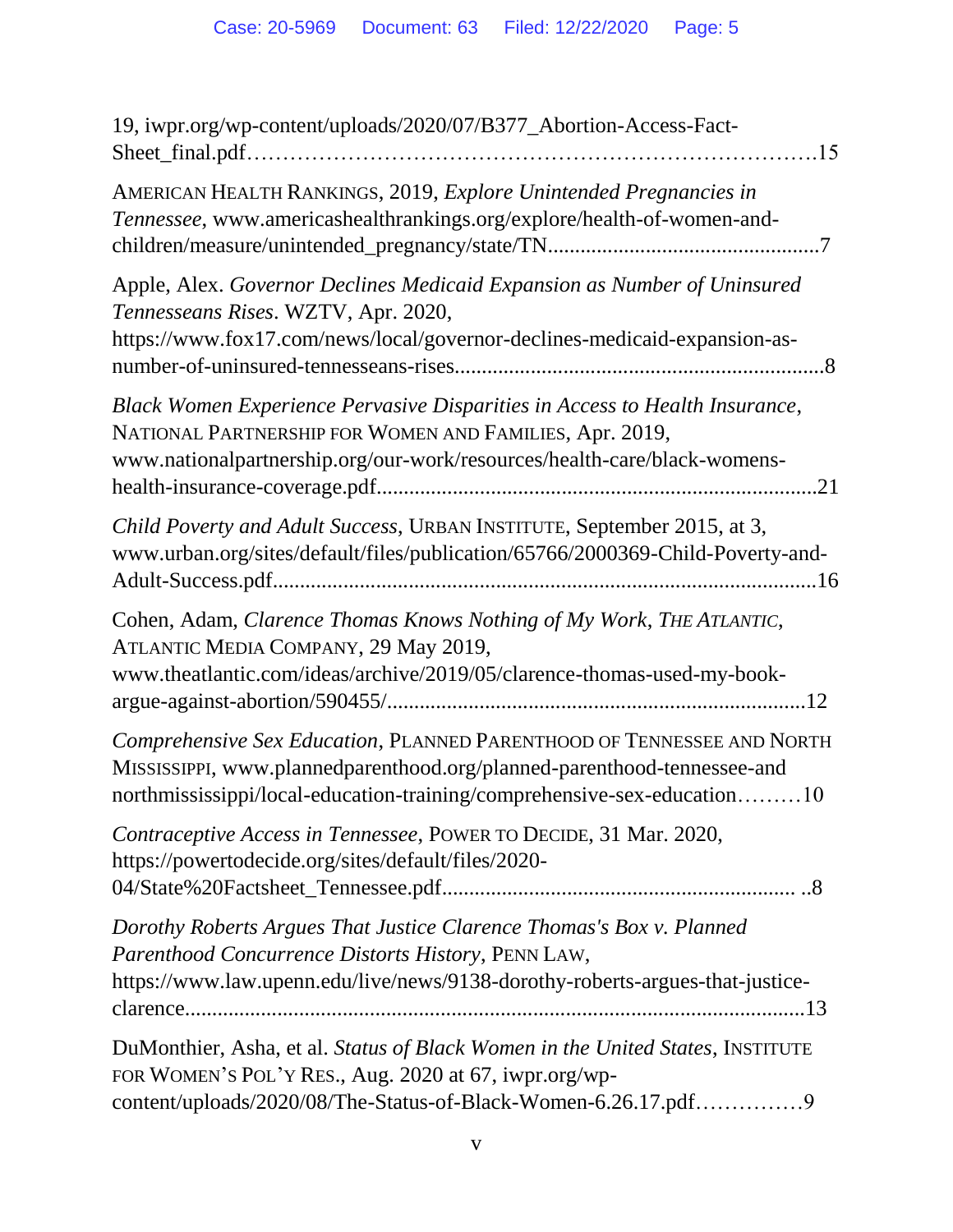| Forced Sterilization Policies in the US Targeted Minorities and Those with<br>Disabilities – and Lasted into the 21st Century, INST. FOR HEALTHCARE POL'Y &<br>INNOVATION, ihpi.umich.edu/news/forced-sterilization-policies-us-targeted-                                                                             |
|-----------------------------------------------------------------------------------------------------------------------------------------------------------------------------------------------------------------------------------------------------------------------------------------------------------------------|
| Fuentes, Liza, and Jenna Jerman, Distance Traveled to Obtain Clinical Abortion<br>Care in the United States and Reasons for Clinic Choice, J. OF WOMEN'S HEALTH,                                                                                                                                                      |
| Howell, Elizabeth A., Reducing Disparities in Severe Maternal Morbidity and<br>Mortality, 61(2) CLINICAL OBSTETRICS AND GYNECOLOGY, National Library of<br>Medicine, June 2019,                                                                                                                                       |
| https://www.ncbi.nlm.nih.gov/pmc/articles/PMC5915910/pdf/nihms927630.pdf                                                                                                                                                                                                                                              |
| Jael Miriam Silliman et al, Undivided Rights: Women of Color Organize for<br>Reproductive Justice, "African American Women Seed a Movement" (2016)14.                                                                                                                                                                 |
| Joyce, Kathryn, Abortion as "Black Genocide": An Old Scare Tactic Re-Emerges<br>(Apr.29,2010), Political Research Assocs.,<br>https://www.politicalresearch.org/2010/04/29/abortion-asblack-genocide-an-old-                                                                                                          |
| Koblinsky, Marge, et al, Maternal Morbidity and Disability and Their<br>Consequences: Neglected Agenda in Maternal Health, 30(2) J. OF HEALTH,<br>POPULATION, AND NUTRITION, INT'L CENTRE FOR DIARRHOEAL DISEASE RESEARCH,<br>BANGLADESH 124, 125 June 2012,<br>www.ncbi.nlm.nih.gov/pmc/articles/PMC3397324/.<br>.20 |
| Medicaid Family Planning Eligibility Expansions. GUTTMACHER INSTITUTE, 30<br>Nov. 2020, www.guttmacher.org/state-policy/explore/medicaid-family-planning-                                                                                                                                                             |
| Motherhood Wage Gap for Black Mothers: 2019 State Rankings, NATIONAL<br>WOMEN'S LAW CENTER, May 2019, https://nwlc-<br>ciw49tixgw5lbab.stackpathdns.com/wp-content/uploads/2019/05/Black-                                                                                                                             |
| Novoa, Cristina, and Jamila Taylor, Eliminating Racial Disparities in Maternal                                                                                                                                                                                                                                        |

*and Infant Mortality*, CENTER FOR AMERICAN PROGRESS,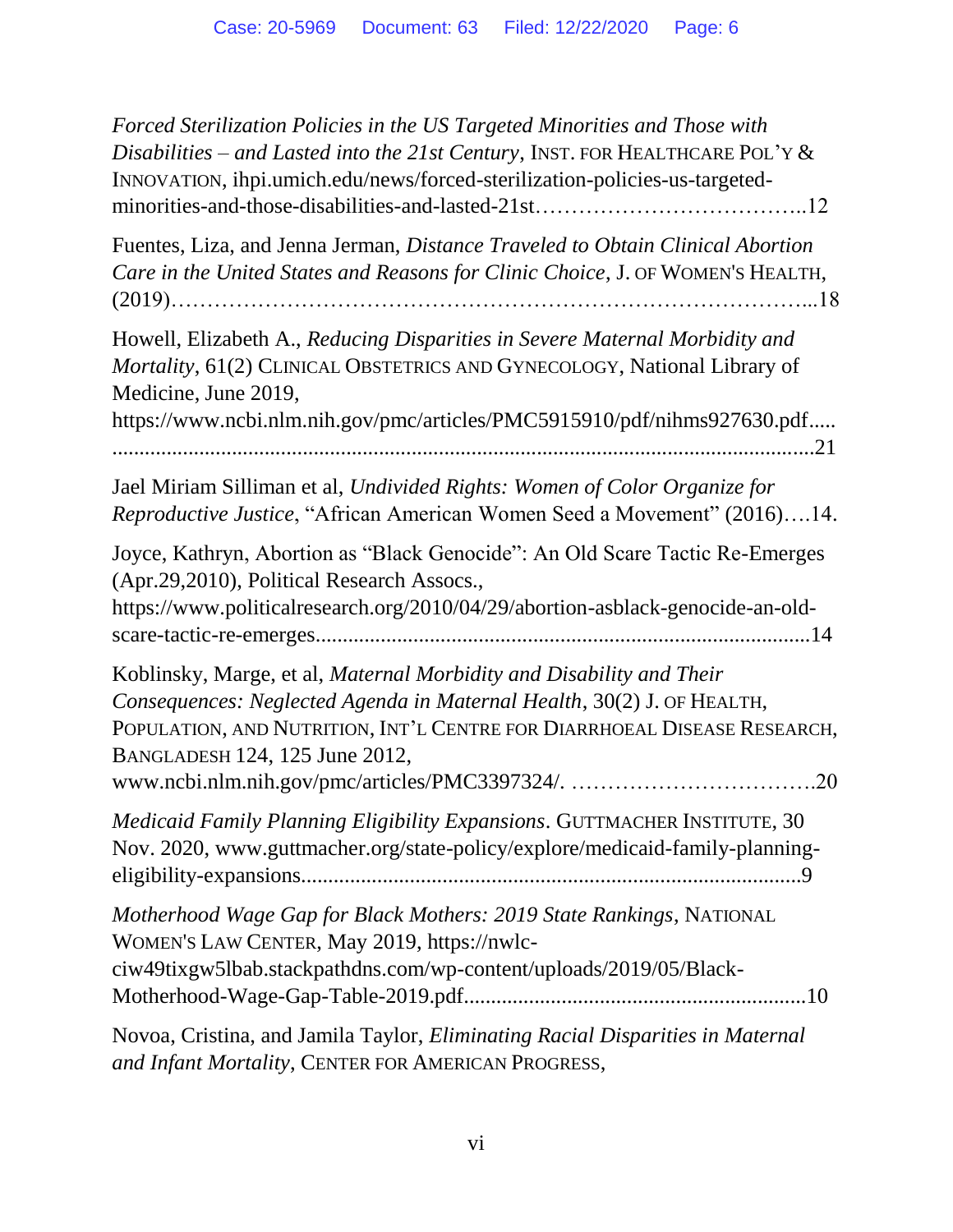| www.americanprogress.org/issues/women/reports/2019/05/02/469186/eliminating-                                                                                                                                                          |
|---------------------------------------------------------------------------------------------------------------------------------------------------------------------------------------------------------------------------------------|
| Pregnancies with Rates per 1,000 Females Aged 15-44 2018, TENNESSEE<br>DEPARTMENT OF HEALTH, 2018,<br>https://www.tn.gov/content/dam/tn/health/documents/vital-<br>statistics/pregnancy/2018/TN%20Pregnancy%20Rates%20Age%2015-44%20- |
| Tennessee Data, POWER TO DECIDE, www.powertodecide.org/what-we-                                                                                                                                                                       |
| Tennessee Maternal Mortality: Review of 2017 Maternal Deaths, TENNESSEE<br>DEPARTMENT OF HEALTH, 2017,<br>www.tn.gov/content/dam/tn/health/documents/mch/MMR_Annual_Report_2017.p                                                     |
| The Economic Status of Women in Tennessee, STATUS OF WOMEN IN THE STATES,<br>March 2018, https://statusofwomendata.org/wp-<br>content/themes/witsfull/factsheets/economics/factsheet-tennessee.pdf10                                  |
| The Social and Economic Benefits of Women's Ability To Determine Whether and<br>When to Have Children, GUTTMACHER INSTITUTE, March 15, 2016,<br>www.guttmacher.org/report/social-and-economic-benefits-womens-ability-                |
| Ungar, Laura, and Caroline Simon, Which States Have the Worst Maternal<br>Mortality?, USA TODAY, GANNETT SATELLITE INFORMATION NETWORK,<br>www.usatoday.com/list/news/investigations/maternal-mortality-by-state/7b6a2a48-            |
| Unintended Pregnancy in the United States, GUTTMACHER INSTITUTE, 9 Jan. 2019,<br>www.guttmacher.org/fact-sheet/unintended-pregnancy-united-states11                                                                                   |
| U.S. Census, TN Quickfacts                                                                                                                                                                                                            |
| Young, Kinika. Rooted in Racism: An Analysis of Health Disparities in Tennessee,<br>TENNESSEE JUSTICE CENTER, July 2020, www.tnjustice.org/wp-<br>content/uploads/2020/07/Rooted-in-Racism-An-Analysis-of-Health-Disparities-in-      |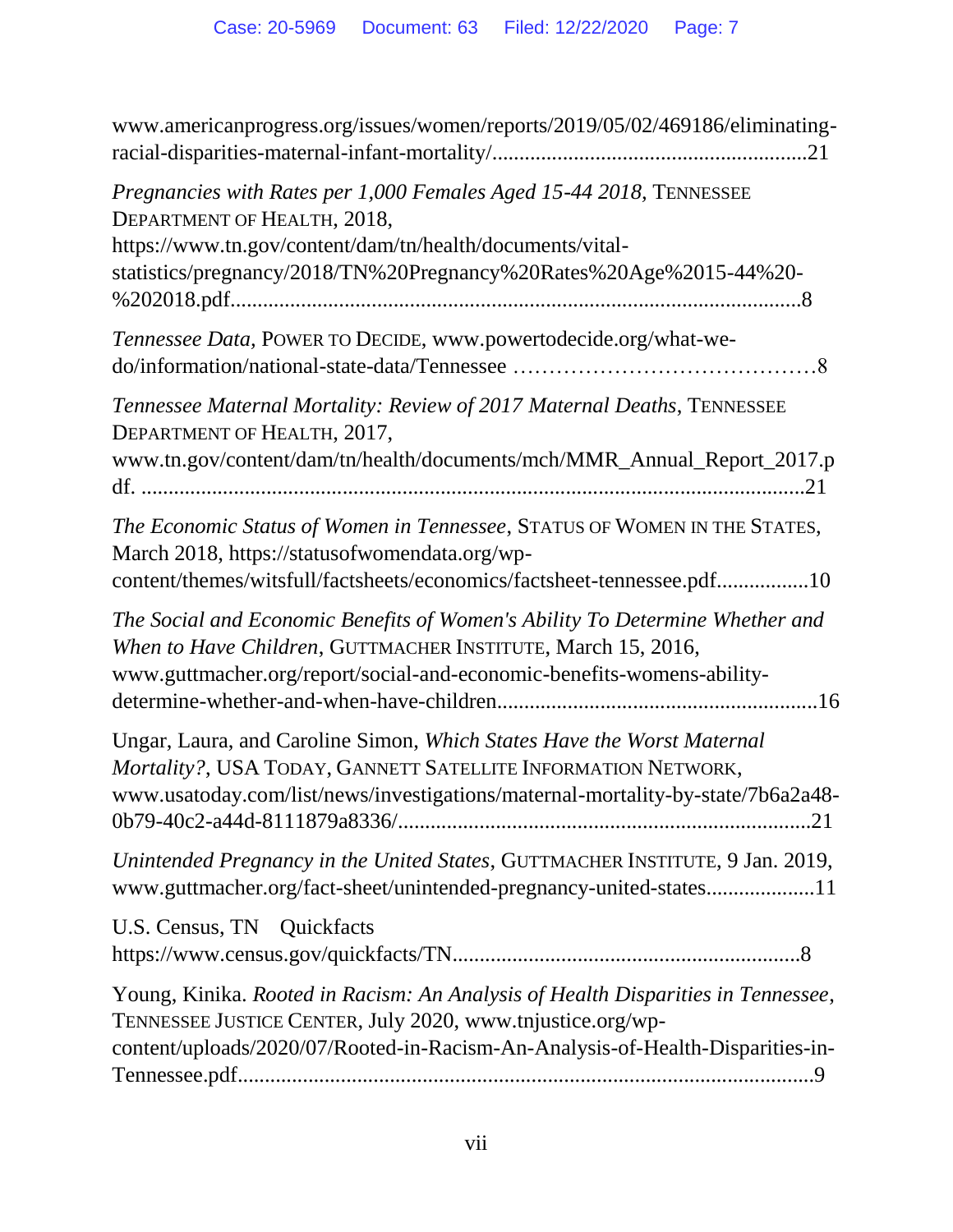#### **INTEREST OF** *AMICUS CURIAE*

<span id="page-7-0"></span>The Lawyers' Committee for Civil Rights Under Law (the "Lawyers' Committee") is a nonpartisan, nonprofit organization that was formed in 1963 at the request of President John F. Kennedy to enlist the private bar's leadership and resources in combating racial discrimination and vindicating the civil rights of African Americans and other racial minorities. The Lawyers' Committee's principal mission is to secure equal justice for all through rule of law, and the organization frequently participates as counsel for a party or as amicus curiae to protect the interests of racial and ethnic minorities. The Lawyers' Committee has a strong interest in eliminating systemic and structural barriers to healthcare coverage, including barriers to access to reproductive health experienced by people of color, and to that end has served as amicus curiae in relevant cases. See, e.g., *June Medical Services L.L.C v. Russo*, 140 S. Ct. 2103 (2020); *Bryant v. Woodall*, 363 F. Supp. 3d 611 (M.D.N.C. 2019), appeal filed, No. 19-1685 (4th Cir. June 26, 2019); *Pennsylvania v. Trump*, 351 F. Supp. 3d 791 (E.D. Pa. 2019), aff'd, 930 F.3d 543 (3d Cir. 2019), petition for cert. filed, (U.S Oct. 1, 2019) (No. 19-431).<sup>1</sup>

 $\overline{\phantom{a}}$ 

<sup>&</sup>lt;sup>1</sup> Pursuant to Fed. R. App. P. 29(a)(2) and (4): All parties have consented to this brief's filing.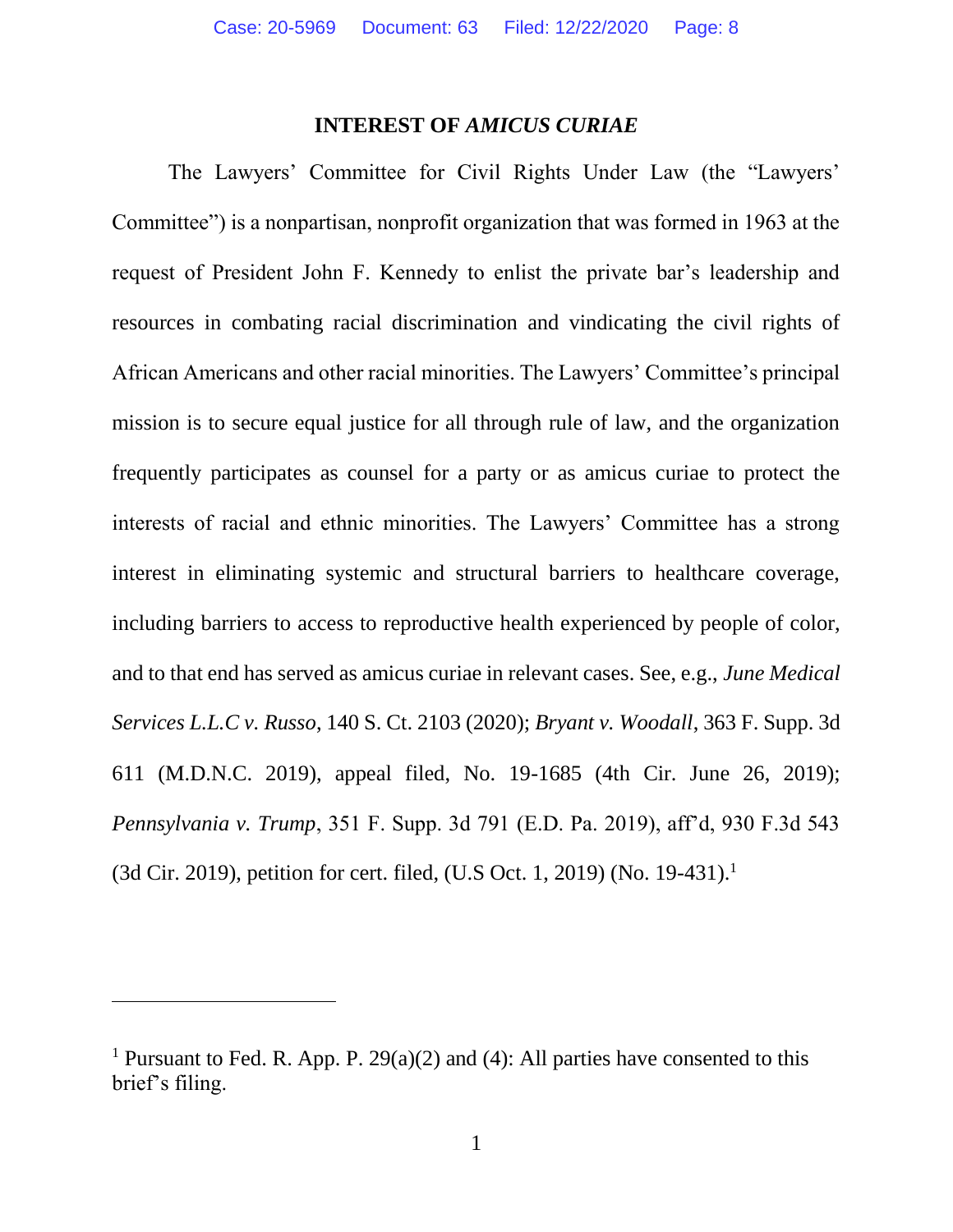#### **INTRODUCTION**

<span id="page-8-0"></span>Women must have equal access to reproductive healthcare, including abortion regardless of their race, ethnicity or class. Historically, reproductive restrictions have disproportionately impacted Black women and other women of color because of intersecting factors, including high poverty rates and lack of access to healthcare. The Cascading Ban and Reason Bans of House Bill 2263/Senate Bill 2196 (the "Act") are no different and will mount significant, if not insurmountable, barriers to the constitutional right of Black women and other women of color in Tennessee to access abortion care. Amici are gravely concerned that the Act will result in a twotiered system in Tennessee, where wealthier, disproportionately white women will have greater access to their constitutional right to abortion care than women of color who are disproportionately low-income. If upheld as constitutional, the Act will exacerbate negative health outcomes for Black women and other women of color in the state and further entrench long-standing systemic and structural barriers to economic opportunity. For these reasons, we urge this Court to uphold the District Court's decision to preliminarily enjoin the Act.

#### **ARGUMENT**

<span id="page-8-1"></span>The race provision of Section 217 (Reason Bans)—prohibiting doctors from providing pre-viability abortions if they know "that the woman is seeking the abortion because of the race" of the fetus—is unjustified, serves no legitimate

2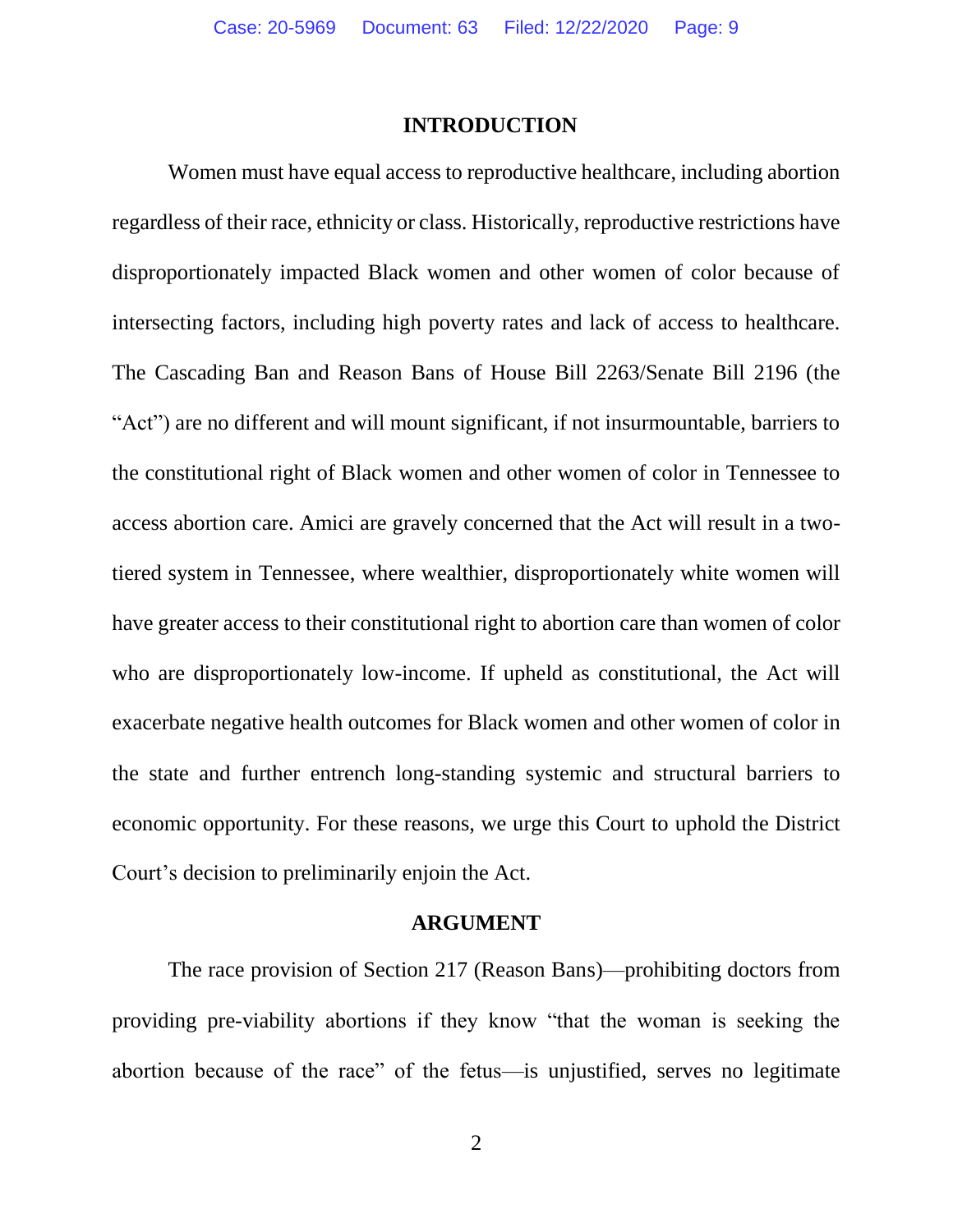purpose, and runs afoul of the constitutional right of Black women and women of color to access abortion care. As an initial matter, each of the Bans are unconstitutional because "[b]efore viability, the State's interests are not strong enough to support a prohibition of abortion or the imposition of a substantial obstacle to the woman's effective right to elect the procedure *Planned Parenthood of Se. Pa. v. Casey*, 505 U.S. 833, 846 (1992) (plurality opinion). Furthermore, nothing in abortion jurisprudence indicates that states may enact abortion legislation for reasons other than their "important and legitimate interest[s] in preserving and protecting the health of the pregnant woman [and] in protecting the potentiality of human life." *Id.* at 875–76. Thus, no state interests, including Tennessee's purported interest in eradicating purported race discrimination against fetuses are "strong enough to support a prohibition of abortion" prior to pre-viability. *Id.* Because the Reason Ban precludes pre-viability abortion, it is unconstitutional for this reason alone.

Moreover, the Supreme Court has made clear that, in order to comply with the Constitution, an abortion restriction must advance a "valid state interest," and do so in a manner that does not place a "substantial obstacle in the path of a woman's choice." *See, e.g., Whole Woman's Health v. Hellerstedt,* 136 S. Ct. 2292, 2309 (2016) (citing *Casey*, 505 U.S. at 877-878) (plurality opinion) (rejecting "[u]nnecessary health regulations.")); *June Medical Services L. L. C. v. Russo*, 140 S.Ct. 2103, 2138 (2020). Tennessee claims that Section 217 advances its "legitimate,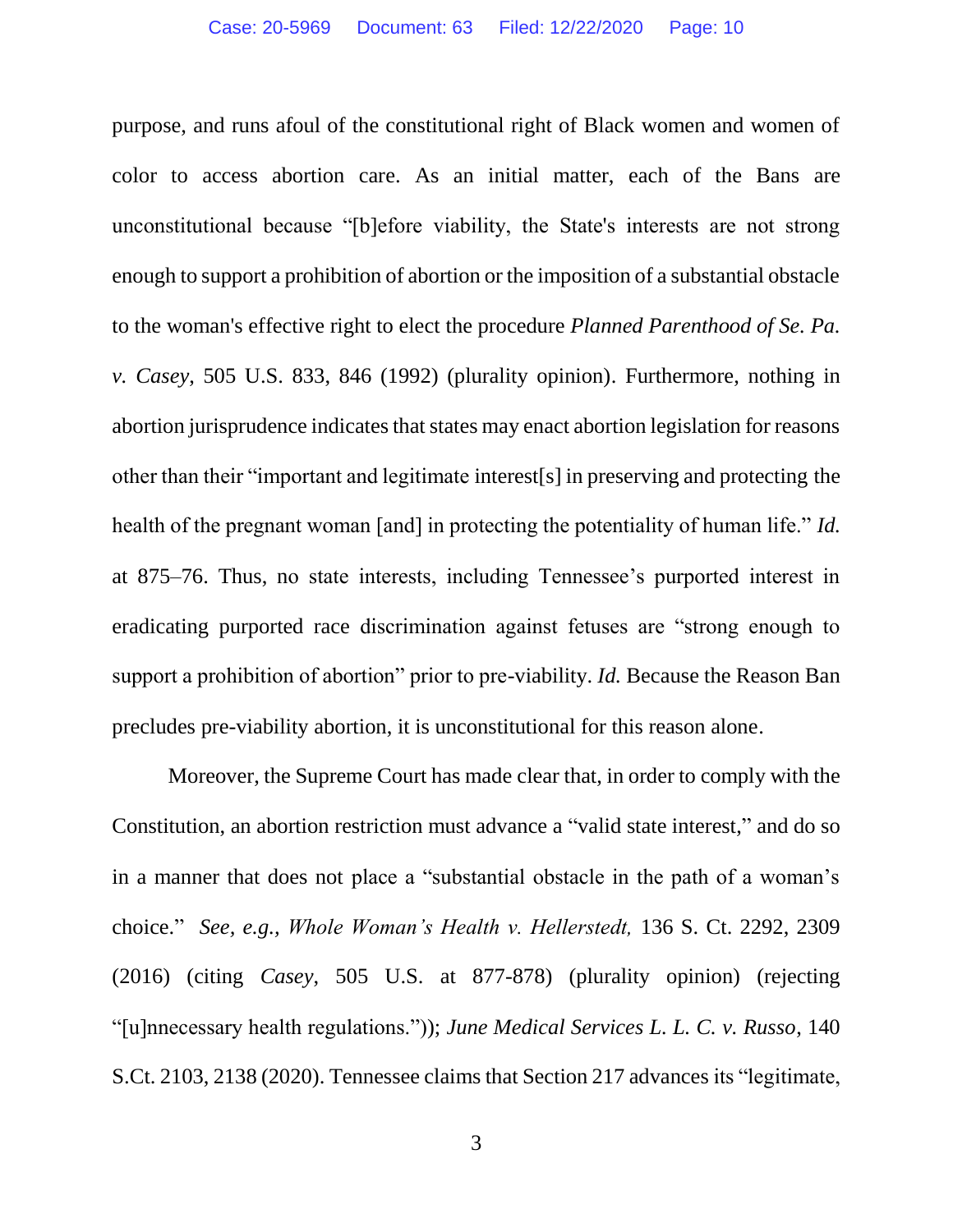substantial, and compelling interest in preventing discrimination" while claiming abortion care in the state is a eugenics scheme. T.C.A.  $\S$  39-15-214(a)(53), (77). However, as discussed below, there is nothing to suggest that racism, by or against abortion patients, impacts abortion care in Tennessee. The race selection provision of Section 217, in particular, cures no problem, confers no benefits, and is wholly unnecessary to addressing racism in the state of Tennessee.

Second, the Bans, in their entirety, are inconsistent with *Casey's* requirements because it lacks a lawful exception for instances when abortion is necessary to preserve the health of the mother. *See Casey*, 505 U.S. at 846 (noting that a state may "restrict abortions after fetal viability, if the law contains exceptions for pregnancies which endanger the woman's life or health."). Although the statute does include a so-called "Emergency Exception," it represents a specific harm to Black women and other women of color because these groups are disproportionately afflicted with maternal health complications not covered by the Emergency Exception.

Finally, criminalizing the provision of abortion care as soon as a fetal heartbeat is detected and at weekly intervals thereafter will disproportionately impact women of color in the state of Tennessee. As detailed by plaintiff physicians, the vast majority of abortion patients simply are unable to confirm a pregnancy and get an abortion at the earliest stages of pregnancy before fetal cardiac activity

4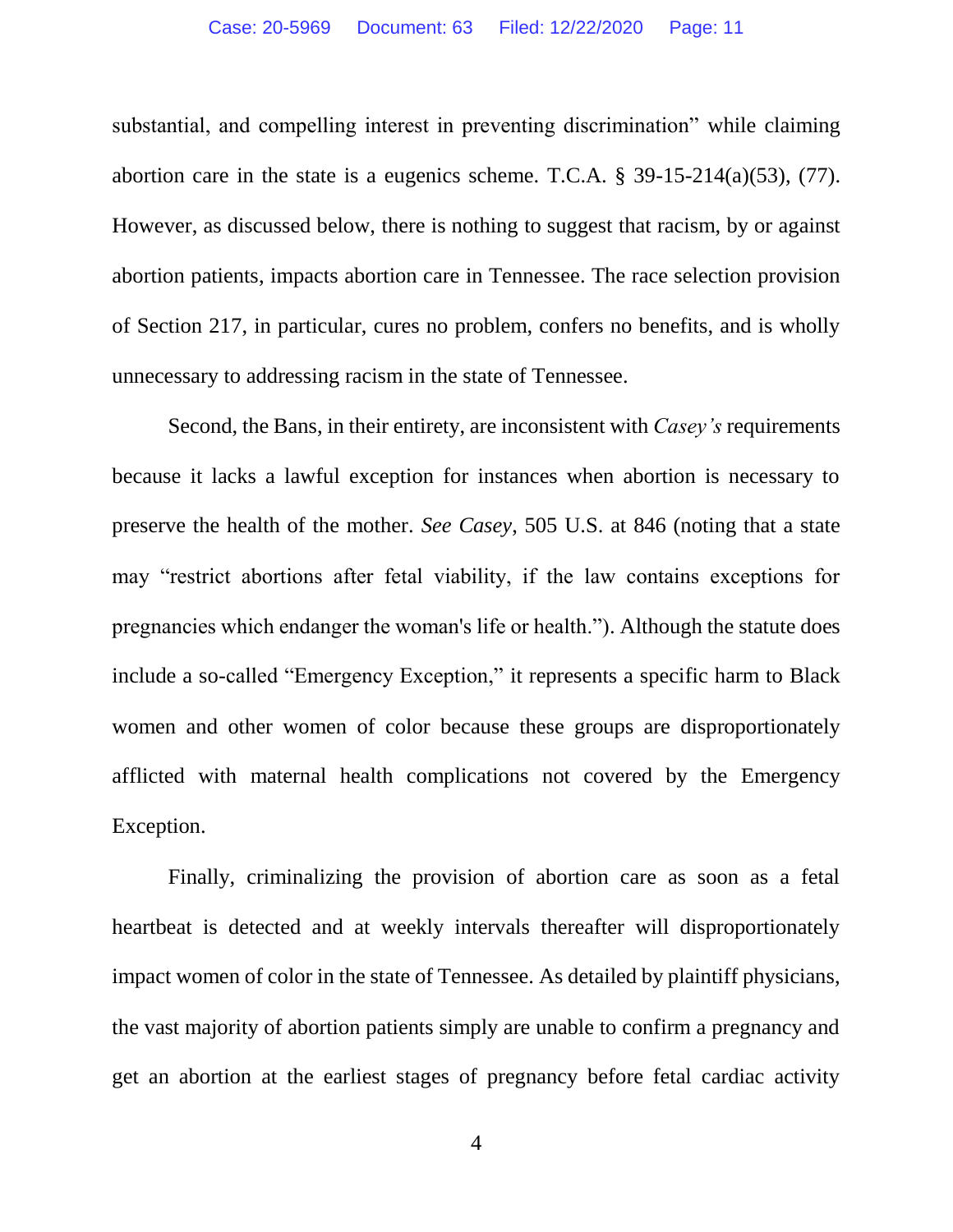develops. This is even more so for uninsured and underinsured women who are disproportionately Black and Latinx. This ban on abortion will disproportionately and negatively impact the quality of life for women of color by worsening health, educational and economic outcomes for Black women and their children, who already experience the pervasive effects of structural racism.

## <span id="page-11-0"></span>I. THE ACT DOES NOT ADVANCE ANY LEGITIMATE PURPOSE AND IS NOT REASONABLY RELATED TO ANY PURPORTED ANTI-DISCRIMINATION GOAL

In order to regulate abortion, there exists a longstanding "threshold requirement that the State have a 'legitimate purpose' and that the law be 'reasonably related to that goal.'" *June Medical Services L. L. C. v. Russo*, 140 S.Ct. 2103, 2138 (2020) (Roberts, C.J., concurring in judgment). <sup>2</sup> Tennessee claims that Section 217 is necessary to preserve the "integrity of the medical profession" by eliminating "bias and discrimination against pregnant women, their partners, and their family members, including unborn children." T.C.A. § 39-15-214(a)(63)-(64).

Tennessee fails to provide any evidence that women of color seek abortions because of the race of their fetus, or that women of color are being targeted by

 $\overline{a}$ 

<sup>&</sup>lt;sup>2</sup> Only the Sixth Circuit thus far has interpreted Chief Justice Robert's concurring opinion as controlling.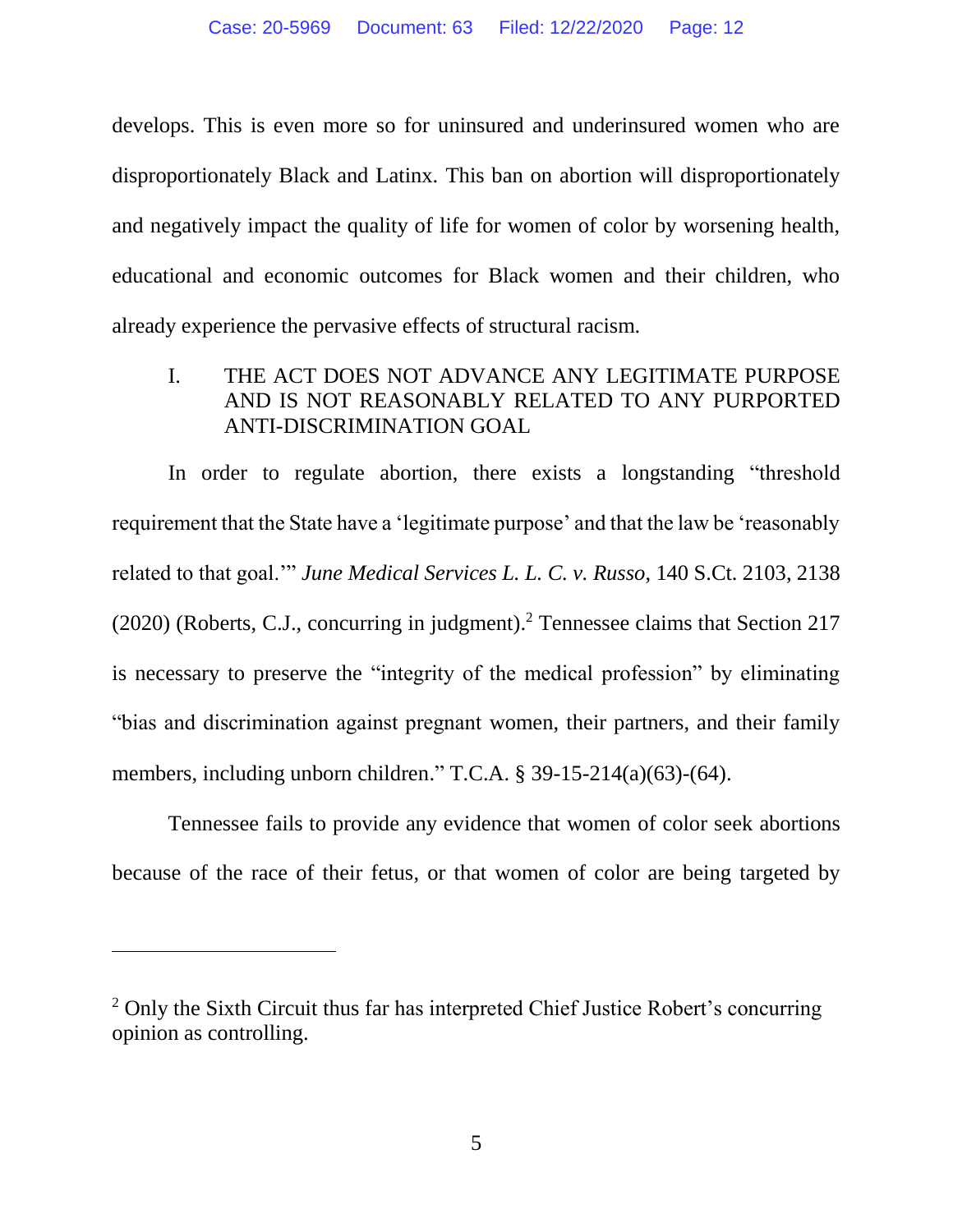abortion providers with racist intentions. Hence, the state has no "legitimate purpose." The state's only evidence supporting a race Reason Ban is the fact that nonwhite women in Tennessee seek abortion care at greater rates than white women. The legislative findings of the Act also cite to Justice Thomas' concurring opinion in *Box v. Planned Parenthood of Indiana and Kentucky, Inc.*, 139 S. Ct. 1780, 1783 (2019) stating, "the use of abortion to achieve eugenic goals is not merely hypothetical," and suggest that eugenics continue to play a role in abortion care today. T.C.A. § 39-15-214(a)(54). Tennessee's overreliance on racial disparities in abortion rates is misplaced and fails to recognize the socioeconomic factors that drive higher abortion rates among these groups, as well as the agency Black women exercise in determining their reproductive lives.

> a. The Overrepresentation of Women of Color Among Abortion Recipients Is Attributable to A Systemic Lack of Access to Contraception, Healthcare and Economic Opportunity

<span id="page-12-0"></span>According to Tennessee, a race Reason Ban is necessary, in part, because from 2008 through 2017, the rate of abortion per one thousand (1,000) women was nearly four (4) times higher for nonwhite women than white women, with a rate of 7.6 on average for all women, 4.6 for white women, and 16.0 for nonwhite women. *Id*. at ¶ (62). However, the overrepresentation of women of color as abortion recipients in the state is not indicative of "eugenic" motivations by abortion providers or, even more absurdly, that women of color are obtaining abortions because of the race of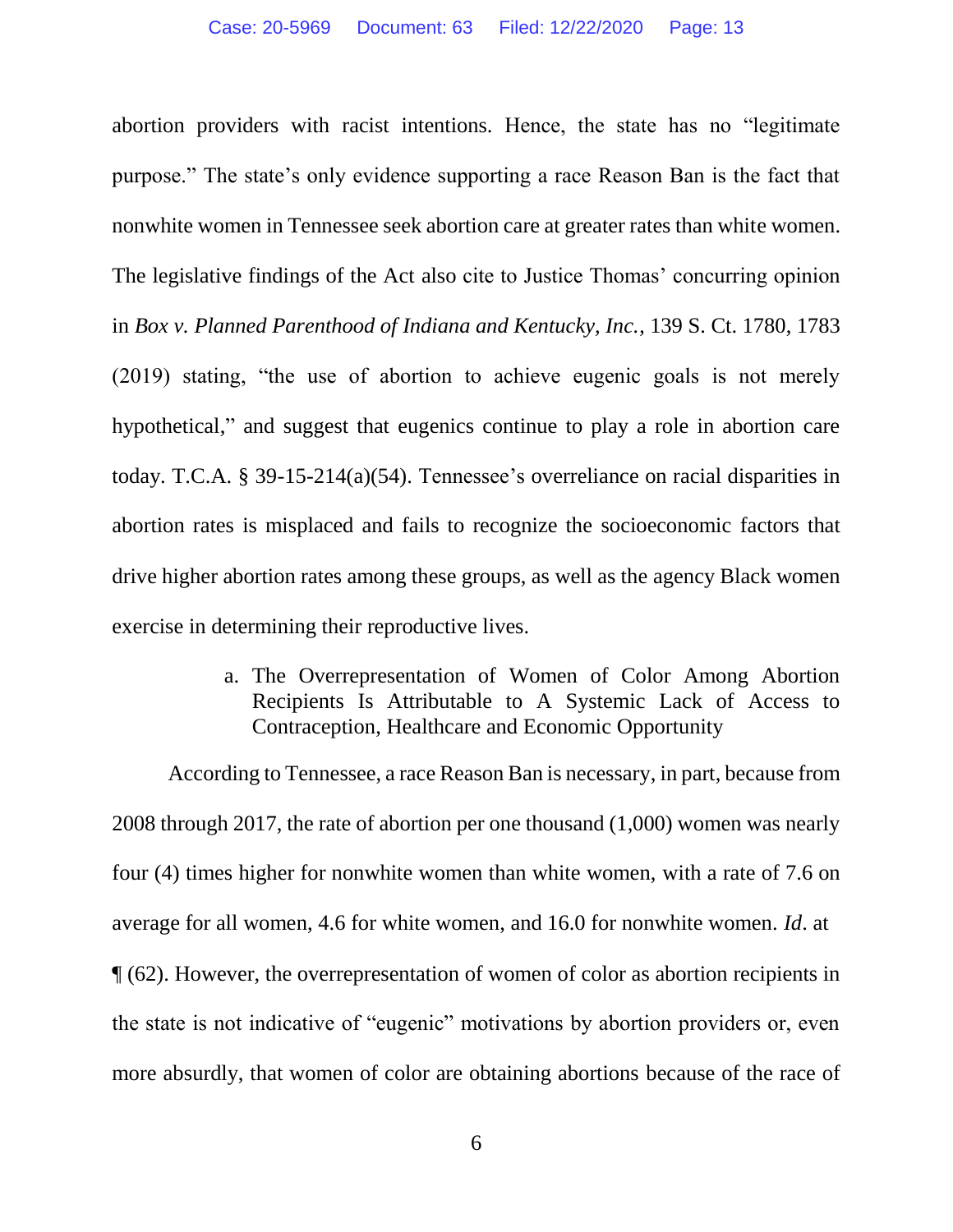their unborn fetuses. This argument wrongly suggests that women of color are passive recipients of abortion care. Reproductive justice scholars who weighed as amici in *June Medical Services, LLC, et al. v. Russo et al* strongly rebutted this erroneous presumption, noting:

"Rather, the abortion rate among black women reflects the power of the forces that foist unintended pregnancy upon black women. And, importantly, the abortion rate reflects black women's defiance of those forces. It is a measure of black women's insistence upon carrying a pregnancy to term only when they believe that they are ready for their lives to take that course…. Black women are autonomously choosing a form of healthcare that helps them negotiate the profound constraints that limit the fullness of their lives."

*June Medical Services, LLC, et al. v. Russo et al.,* 140 S.Ct. 2103, Brief amici curiae

of Reproductive Justice Scholars at 17-18.

 $\overline{\phantom{a}}$ 

Indeed, Section 217 is silent on the ways in which Tennessee has failed to address the disproportionately higher rates of unintended pregnancies among women of color. Black and Latinx women across the country have higher rates of unintended pregnancies because they lack access to contraception, sexual education, and healthcare. Tennessee is no different. In 2018, Black women's pregnancy rate was 22% higher than white women, and 32.4% of all pregnancies in the state were unplanned.<sup>3</sup>

<sup>3</sup> *Explore Unintended Pregnancies in Tennessee*, AMERICAN HEALTH RANKINGS, 2019, www.americashealthrankings.org/explore/health-of-women-and-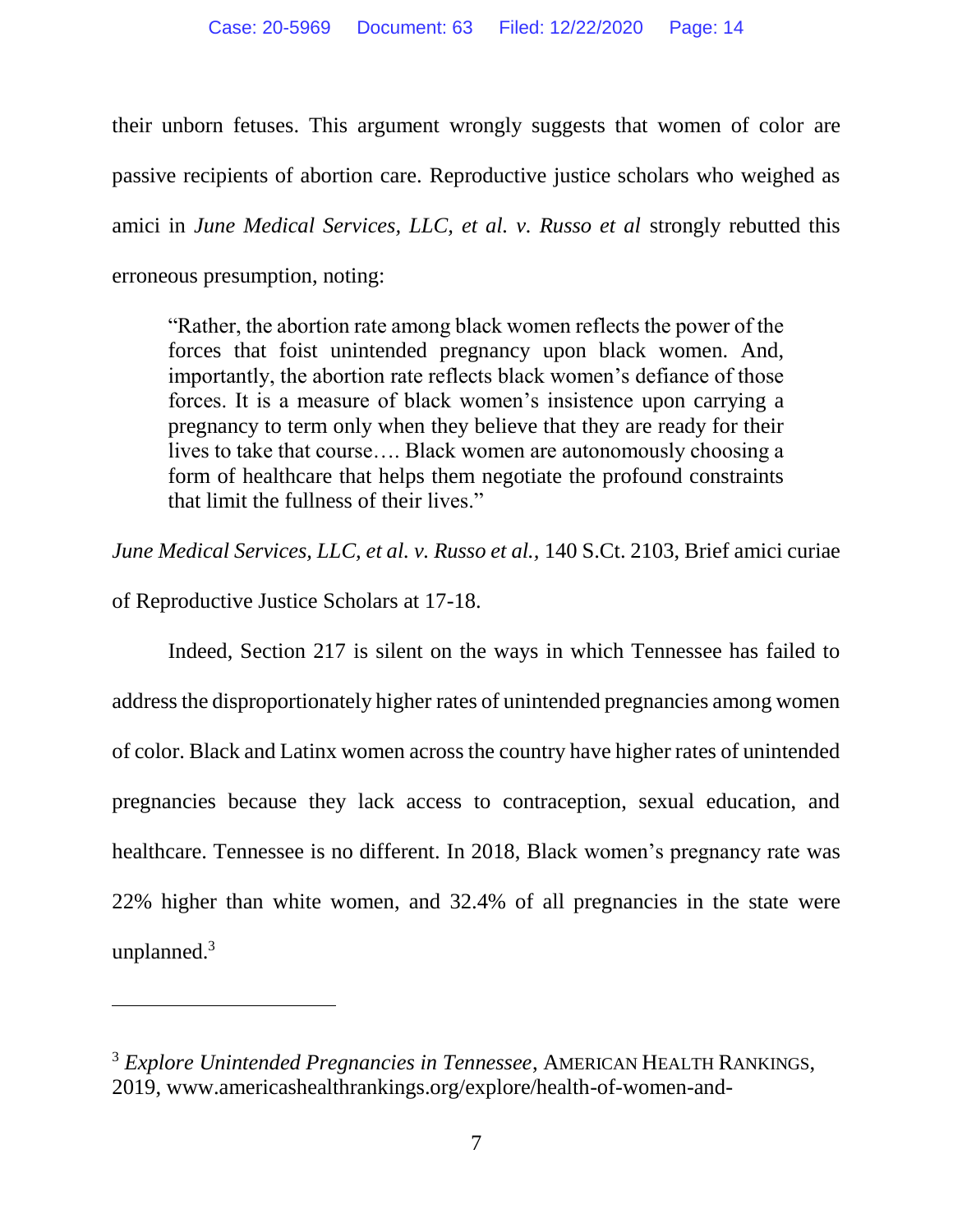Over 400,000 Tennessee women living at or below 250% of the poverty level (approximately 11% of all women in the state) live in counties where there is no reasonable access to a health center offering the full range of contraceptive methods.<sup>4</sup> In addition to geographical limitations to family planning services, Tennessee has failed to expand Medicaid, a critical benefit that provides low-income women with access to contraception.<sup>5</sup> Tennessee has also refused to apply for the Medicaid Family Planning Waiver—a limited benefits program for low-income women otherwise not eligible for traditional Medicaid that provides individuals with the information and means to prevent unplanned pregnancy and maintain reproductive

 $\overline{\phantom{a}}$ 

children/measure/unintended\_pregnancy/state/TN; *See also Tennessee Data,*  POWER TO DECIDE, powertodecide.org/what-we-do/information/national-statedata/Tennessee (Noting that the unplanned pregnancy rate in the state is as high as 56%); *Pregnancies with Rates per 1,000 Females Aged 15-44 2018,* TENNESSEE DEPARTMENT OF HEALTH, 2018,

https://www.tn.gov/content/dam/tn/health/documents/vital-

statistics/pregnancy/2018/TN%20Pregnancy%20Rates%20Age%2015-44%20- %202018.pdf.

<sup>4</sup> *See Contraceptive Access in Tennessee*, POWER TO DECIDE, 31 Mar. 2020, https://powertodecide.org/sites/default/files/2020-

<sup>04/</sup>State%20Factsheet\_Tennessee.pdf; U.S. Census, TN Quickfacts https://www.census.gov/quickfacts/TN.

<sup>5</sup> *See* Apple, Alex. *Governor Declines Medicaid Expansion as Number of Uninsured Tennesseans Rises*. WZTV, Apr. 2020,

https://www.fox17.com/news/local/governor-declines-medicaid-expansion-asnumber-of-uninsured-tennesseans-rises.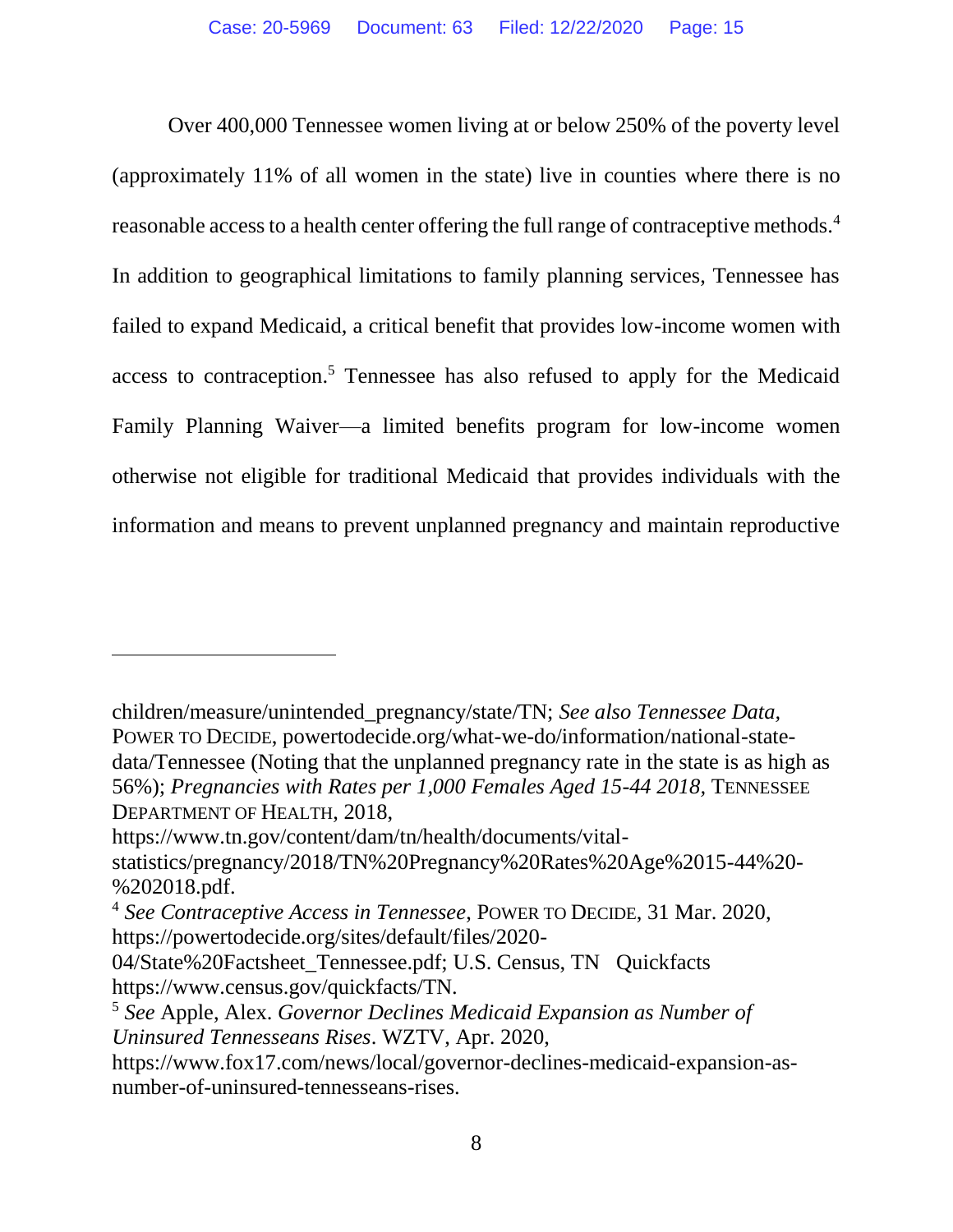health. 6

l

Disparities in health care access are particularly pronounced among women of color in the state, many of whom cannot access reproductive health care precisely because of the state's refusal to expand Medicaid. Though 85.3% of white women in Tennessee were insured in 2014, just 82.9% of Black women and 50.5% of Hispanic women were insured during this same time frame.<sup>7</sup> As noted by the Tennessee Justice Center, "[i]f all remaining non-expansion states [including Tennessee] were to expand Medicaid, the majority of the Tennessee uninsured people who would become Medicaid eligible are people of color." <sup>8</sup> Doing so would, in turn, provide reproductive health care access to women of color in the state, leading to lower rates of unintended pregnancies. The state has failed to take any action on this front. Compounding the effects of the lack of access to contraception is Tennessee's near-total ban on comprehensive sexual education for young people

<sup>7</sup> DuMonthier, Asha, et al. *Status of Black Women in the United States*, INSTITUTE FOR WOMEN'S POL'Y RES., Aug. 2020 at 67, iwpr.org/wp-

content/uploads/2020/08/The-Status-of-Black-Women-6.26.17.pdf

<sup>6</sup> *Medicaid Family Planning Eligibility Expansions*. GUTTMACHER INSTITUTE, 30 Nov. 2020, www.guttmacher.org/state-policy/explore/medicaid-family-planningeligibility-expansions.

<sup>8</sup> *See* Young, Kinika. *Rooted in Racism: An Analysis of Health Disparities in Tennessee*, TENNESSEE JUSTICE CENTER, July 2020, www.tnjustice.org/wpcontent/uploads/2020/07/Rooted-in-Racism-An-Analysis-of-Health-Disparities-in-Tennessee.pdf.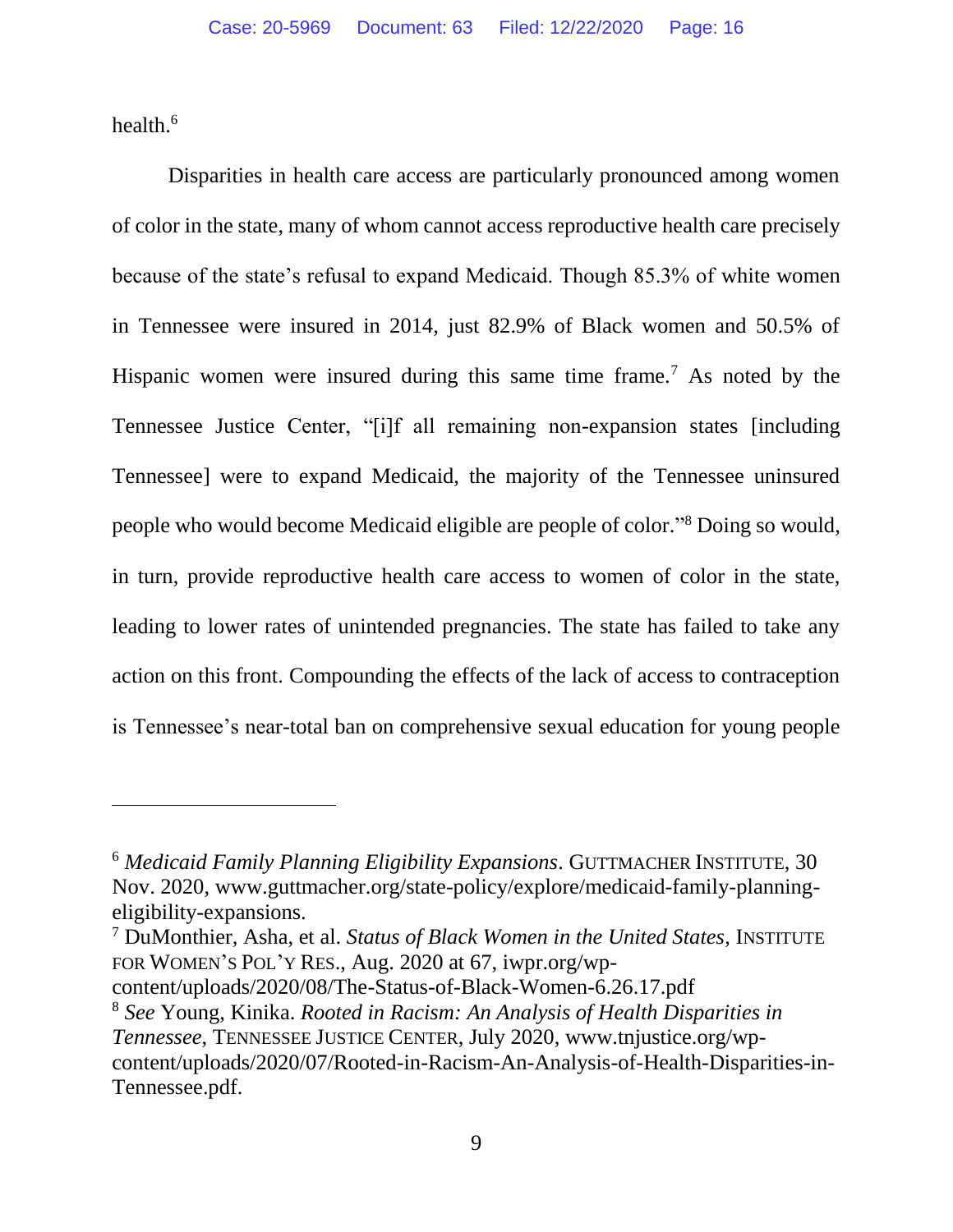through its abstinence-only education policies. Tennessee public schools requires districts to use a curriculum that "emphatically promotes only sexual risk avoidance through abstinence and encourages sexual health by helping students understand how non-marital sexual activity affects the whole person." T.C.A. § 49-6-1304. Research continues to show that abstinence-only until marriage curriculums, like those mandated by the state of Tennessee, do not delay sexual activity and in fact deter contraception use.<sup>9</sup>

Finally, Tennessee's abject failure to limit unintended pregnancies is exacerbated by economic barriers women of color face in the state. Black mothers in Tennessee earn 60 cents for every dollar white fathers make.<sup>10</sup> And although 63.5% of Black women living in Tennessee participate in the workforce, relative to 54.3% of white women, Black women earn 13.8% less than white women.<sup>11</sup> While 14.8% of white women live below the poverty line, 25% of Black women and 30.7%

<sup>9</sup> *Comprehensive Sex Education*, PLANNED PARENTHOOD OF TENNESSEE AND NORTH MISSISSIPPI, www.plannedparenthood.org/planned-parenthood-tennesseeand northmississippi/local-education-training/comprehensive-sex-education. <sup>10</sup> *Motherhood Wage Gap for Black Mothers: 2019 State Rankings*, NATIONAL

WOMEN'S LAW CENTER, May 2019, https://nwlc-

 $\overline{a}$ 

<sup>11</sup> The Economic Status of Women in Tennessee, STATUS OF WOMEN IN THE STATES, March 2018, https://statusofwomendata.org/wpcontent/themes/witsfull/factsheets/economics/factsheet-tennessee.pdf.

ciw49tixgw5lbab.stackpathdns.com/wp-content/uploads/2019/05/Black-Motherhood-Wage-Gap-Table-2019.pdf.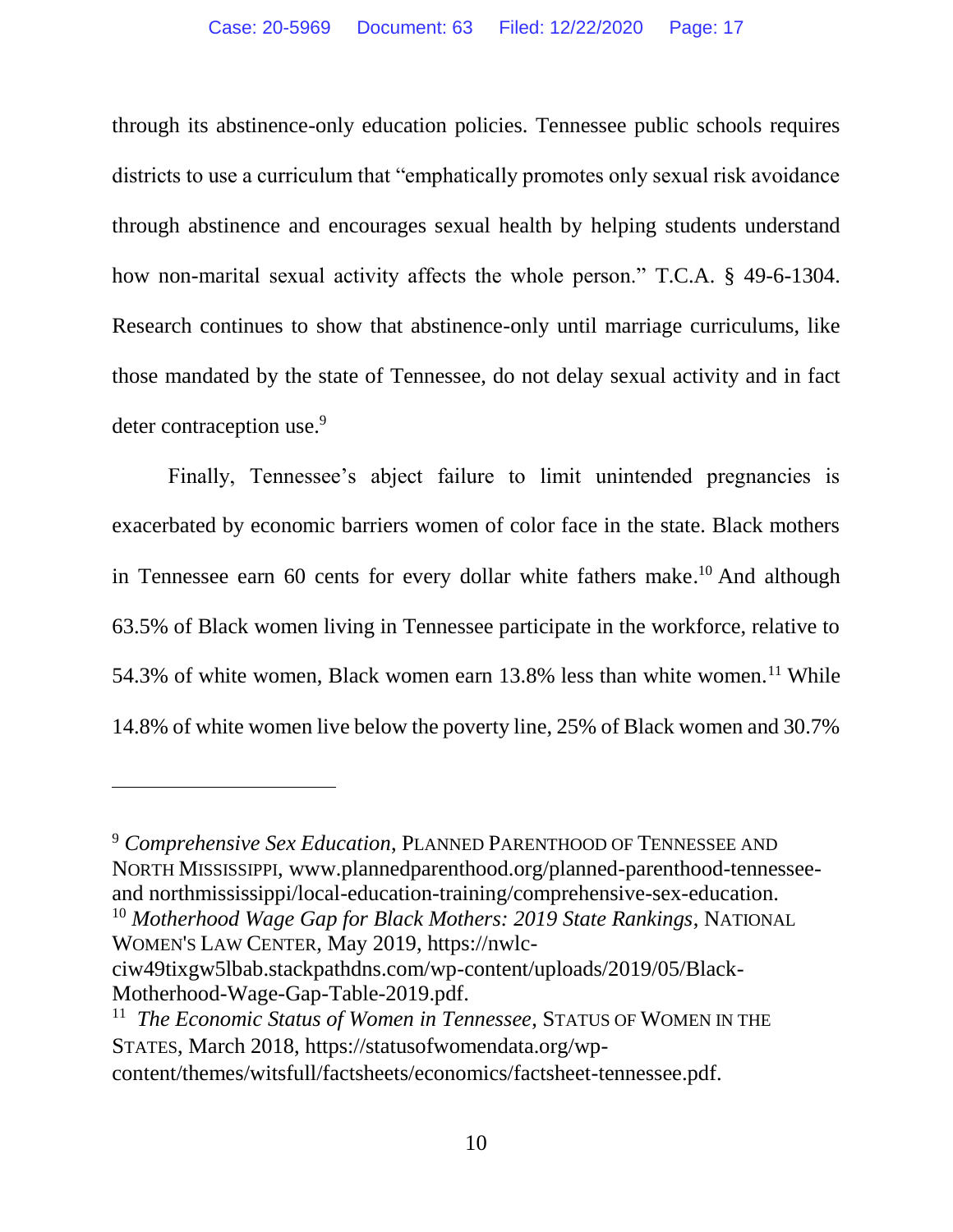of Latinx women live in poverty in Tennessee.<sup>12</sup> And, 24% of Black women in Tennessee work in lower-income service industry roles compared to just 18% of white women.<sup>13</sup> Not surprisingly, "[u]nintended pregnancy rates are highest among low-income women (i.e., women with incomes less than 200% of the federal poverty level), women aged 18–24, cohabiting women and women of color. Rates tend to be lowest among higher-income women (at or above 200% of poverty), white women, college graduates and married women."<sup>14</sup>

## b. The State's Eugenics Theory is Without Merit and Disregards the Agency of Women of Color

<span id="page-17-0"></span>Tennessee claims, "[t]he historical development of abortion is undeniably tied to bias and discrimination by some organizations, leaders, and policies towards impoverished and minority communities, including the imposition of forced sterilization of the intellectually disabled, poor, minority, and immigrant women." T.C.A. § 39-15-214(a)(53). The legislative findings of the Act also cite to Justice Thomas' concurring opinion in *Box* and claim that eugenics continue to play a role in abortion care today. *Id*. at ¶ (54). Tennessee's assertion that abortion care is driven

 $\overline{a}$ 

 $12$  *Id.* 

<sup>13</sup> *Id.*

<sup>&</sup>lt;sup>14</sup> Unintended Pregnancy in the United States, GUTTMACHER INSTITUTE, 9 Jan. 2019, www.guttmacher.org/fact-sheet/unintended-pregnancy-united-states.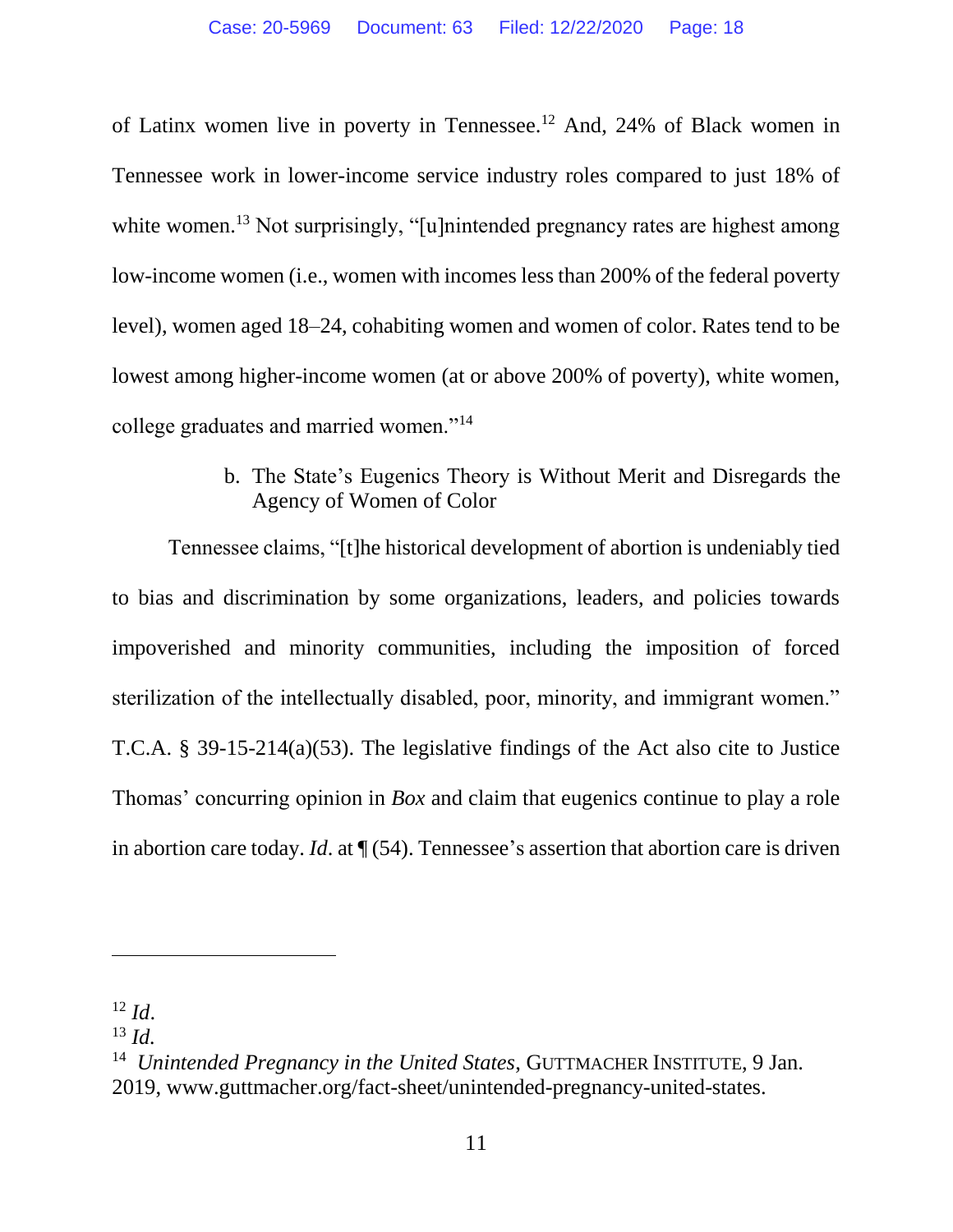by eugenics is flawed, stigmatizing, and a pretext to limiting abortion access to women of color.

Historically, Black women and other women of color were targeted against their will under state laws requiring sterilization. <sup>15</sup> However, the theory that the practice of forced sterilization evidences abortion as a eugenics practice has been debunked by several scholars, including Adam Cohen, whose work Justice Thomas cited in describing how widespread the eugenics movement once was in the United States. *Box*, 139 S.Ct. at 1784. According to Cohen "[n]one of this was about abortion, however. The most prominent American eugenicists did not support abortion . . . The American eugenics movement overwhelmingly supported not abortion but forced sterilization."<sup>16</sup> Reproductive justice scholar Dorothy Roberts also notes the stark difference between forced sterilization and voluntary abortion:

> [W]e should condemn eugenics, past and present, that intervenes in reproduction based on the myth that social inequalities result from inherited traits. But eugenics laws passed in the early  $20<sup>th</sup>$ century relied on coerced sterilization, not abortion, to regulate devalued populations. Such laws are actually *similar* to today's

 $\overline{a}$ 

<sup>15</sup> *Forced Sterilization Policies in the US Targeted Minorities and Those with Disabilities – and Lasted into the 21st Century*, INST. FOR HEALTHCARE POL'Y & INNOVATION, ihpi.umich.edu/news/forced-sterilization-policies-us-targetedminorities-and-those-disabilities-and-lasted-21st.

<sup>16</sup> Cohen, Adam, *Clarence Thomas Knows Nothing of My Work*, *THE ATLANTIC*, ATLANTIC MEDIA COMPANY, 29 May 2019,

www.theatlantic.com/ideas/archive/2019/05/clarence-thomas-used-my-bookargue-against-abortion/590455/.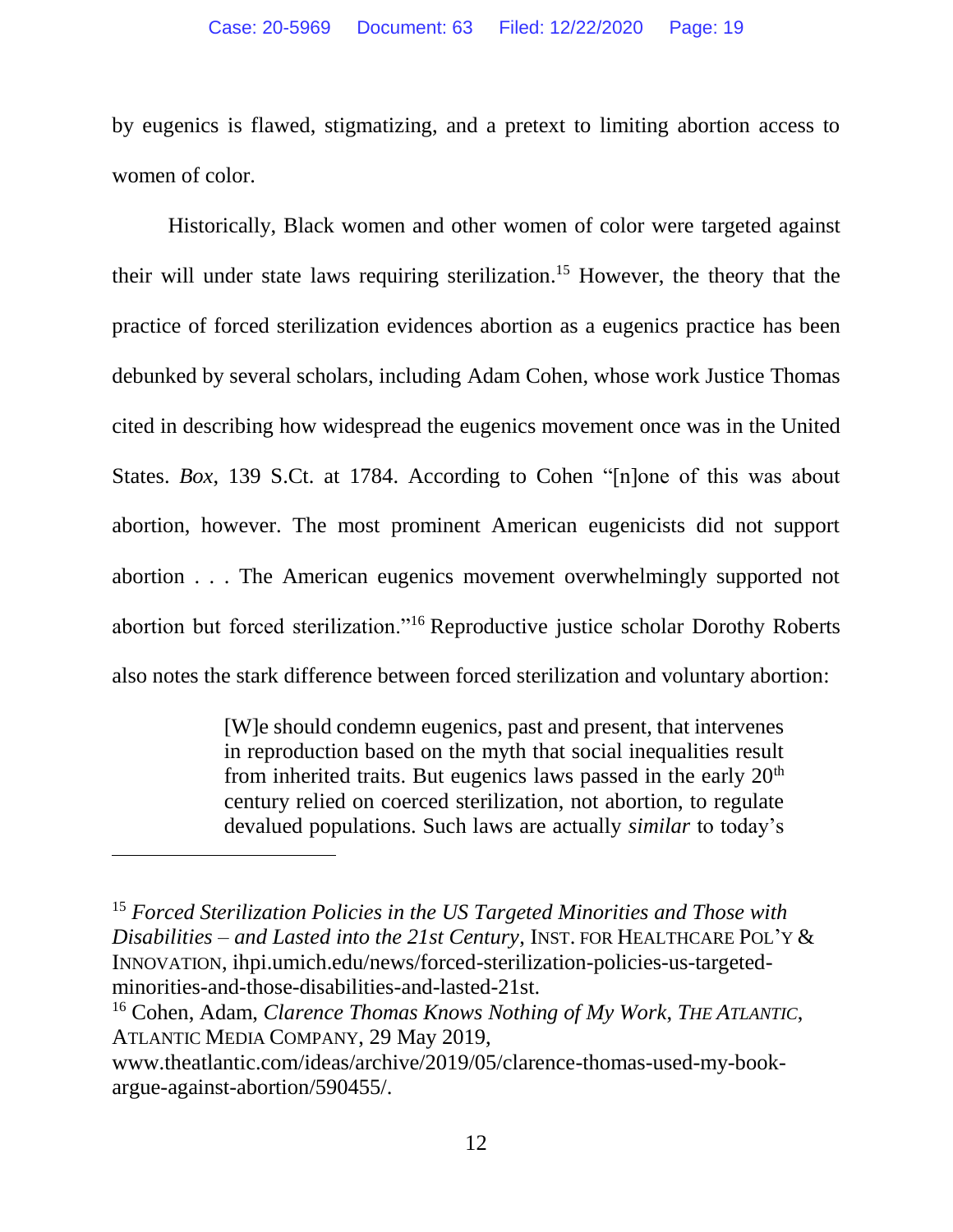abortion bans: both seek to control reproductive decision making for repressive political ends. Thus, if you oppose eugenic birth control, you should also oppose abortion bans as forms of reproductive oppression.<sup>17</sup>

In fact, Black women and other women of color have long advocated for

abortion rights, despite, not because of, racism. As detailed in the book, *Undivided* 

*Rights: Women of Color Organize for Reproductive Justice*:

By 1949, approximately 2.5 million African American women were organized in social and political clubs and organizations that supported access to birth control and abortion while critiquing the eugenicist policies and programs often espoused by those organizations that supported birth control. Despite their fear and distrust of the proponents of birth control, Black women sought access to contraception when and where clinics were available to them. The birth control methods available to them included [a range of options]…and underground abortions provided by doctors and midwives operating illegally when other methods failed.<sup>18</sup>

Advocacy by Black feminists and scholars for a range of reproductive health

options, including birth control and safe abortion access persists today, and "the

l

<sup>17</sup> *Dorothy Roberts Argues That Justice Clarence Thomas's Box v. Planned Parenthood Concurrence Distorts History*, PENN LAW,

https://www.law.upenn.edu/live/news/9138-dorothy-roberts-argues-that-justiceclarence.

<sup>18</sup> Jael Miriam Silliman et al, *Undivided Rights: Women of Color Organize for Reproductive Justice*, "African American Women Seed a Movement" at 59 (2016).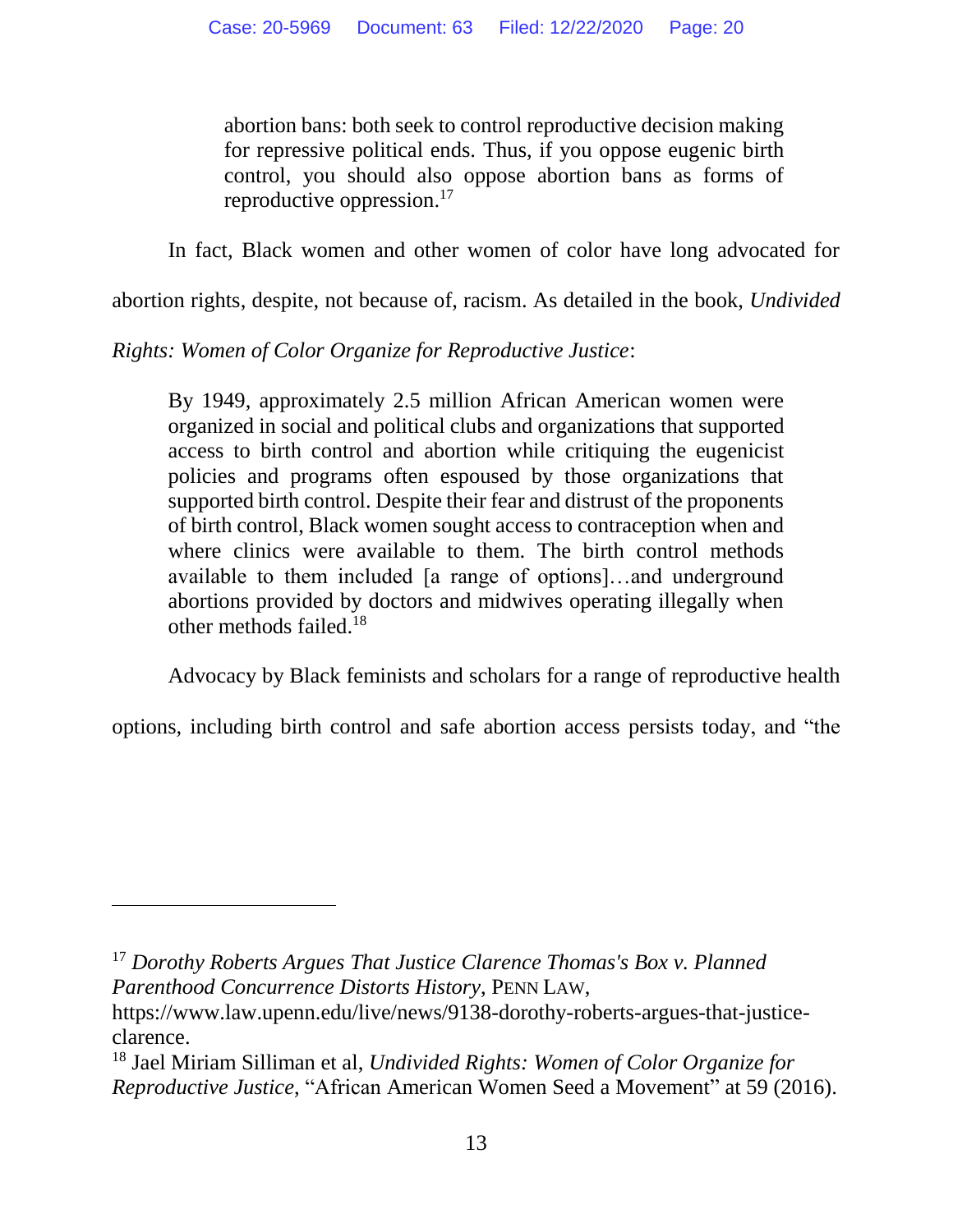claim that abortion among black women is part of a genocidal plot against black people  $\ldots$  [has] been rejected – time and again over the years."<sup>19</sup>

It is simply not true that Tennessee physicians lure, target, and coerce women of color into having abortions against their own judgment. Black women and other women of color who voluntarily seek abortion care do so in order to exert their autonomy and agency over their reproductive lives to do what is in their best interest, as well as that of their families. *See Casey,* 505 U.S. at 851 ("Matters[] involving the most intimate and personal choices a person may make in a lifetime [are] choices central to personal dignity and autonomy, [and] are central to the liberty protected by the Fourteenth Amendment."). Tennessee's reliance on eugenic history to support a race Reason Ban is inaccurate and is purposefully designed to stigmatize women of color who seek abortion and limit their autonomy in making reproductive choices.

 $\overline{a}$ 

<sup>&</sup>lt;sup>19</sup> June Medical Services, supra, Br. amici curiae of Reproductive Justice Scholars at 19, (citing Kathryn Joyce, Abortion as "Black Genocide": An Old Scare Tactic Re-Emerges (Apr.29,2010), Political Research Assocs.,

[https://www.politicalresearch.org/2010/04/29/abortion-asblack-genocide-an-old](https://www.politicalresearch.org/2010/04/29/abortion-asblack-genocide-an-old-scare-tactic-re-emerges)[scare-tactic-re-emerges\)](https://www.politicalresearch.org/2010/04/29/abortion-asblack-genocide-an-old-scare-tactic-re-emerges).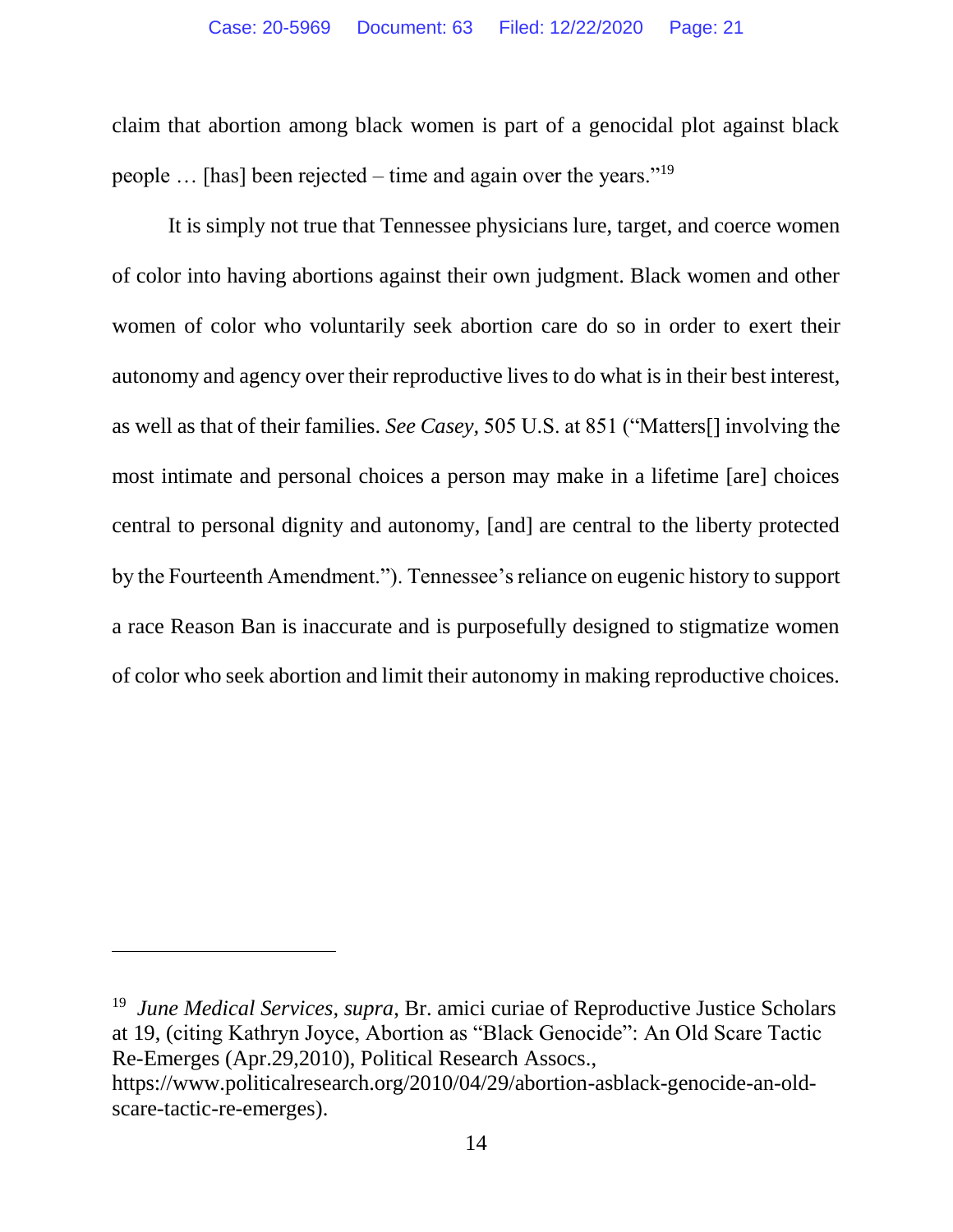## <span id="page-21-0"></span>II. THE BANS WILL MOUNT SIGNIFICANT, IF NOT INSURMOUNTABLE, BARRIERS TO THE CONSTITUTIONAL RIGHT TO ABORTION OF BLACK WOMEN AND OTHER WOMEN OF COLOR IN TENNESSEE

If the Bans are upheld, Tennessee's Black women and women of color will face significant hurdles to accessing abortion care, and some will be forced to carry pregnancies to term. It is widely-known that "denying women access to legal abortion does not prevent them from having abortions, but just increases the likelihood that they will resort to an illegal abortion carried out under unsafe conditions."<sup>20</sup>

Other women will be further entrenched in cycles of poverty. Unplanned pregnancy is often correlated with lower workforce participation and wages, and higher rates of poverty for these groups. According to the Institute for Women's Policy Research, "[w]hen broken down by race, the research consistently suggests that abortion access has greater economic impacts for Black women than White women. Abortion legalization led to significant increases in high school graduation, college entrance, and labor force participation among Black women.<sup>21</sup> Abortion

l

<sup>20</sup> *Abortion Before and After Legalization,* GUTTMACHER INSTITUTE, 27 Nov. 2018, www.guttmacher.org/perspectives50/abortion-and-after-legalization.

<sup>21</sup> Anna Bernstein, MPH & Kelly M. Jones, PhD, *The Economic Effects of Abortion Access: A Review of the Evidence*, INST. FOR WOMEN'S POL'Y RES., July 2019 at 19, iwpr.org/wp-content/uploads/2020/07/B377\_Abortion-Access-Fact-Sheet final.pdf.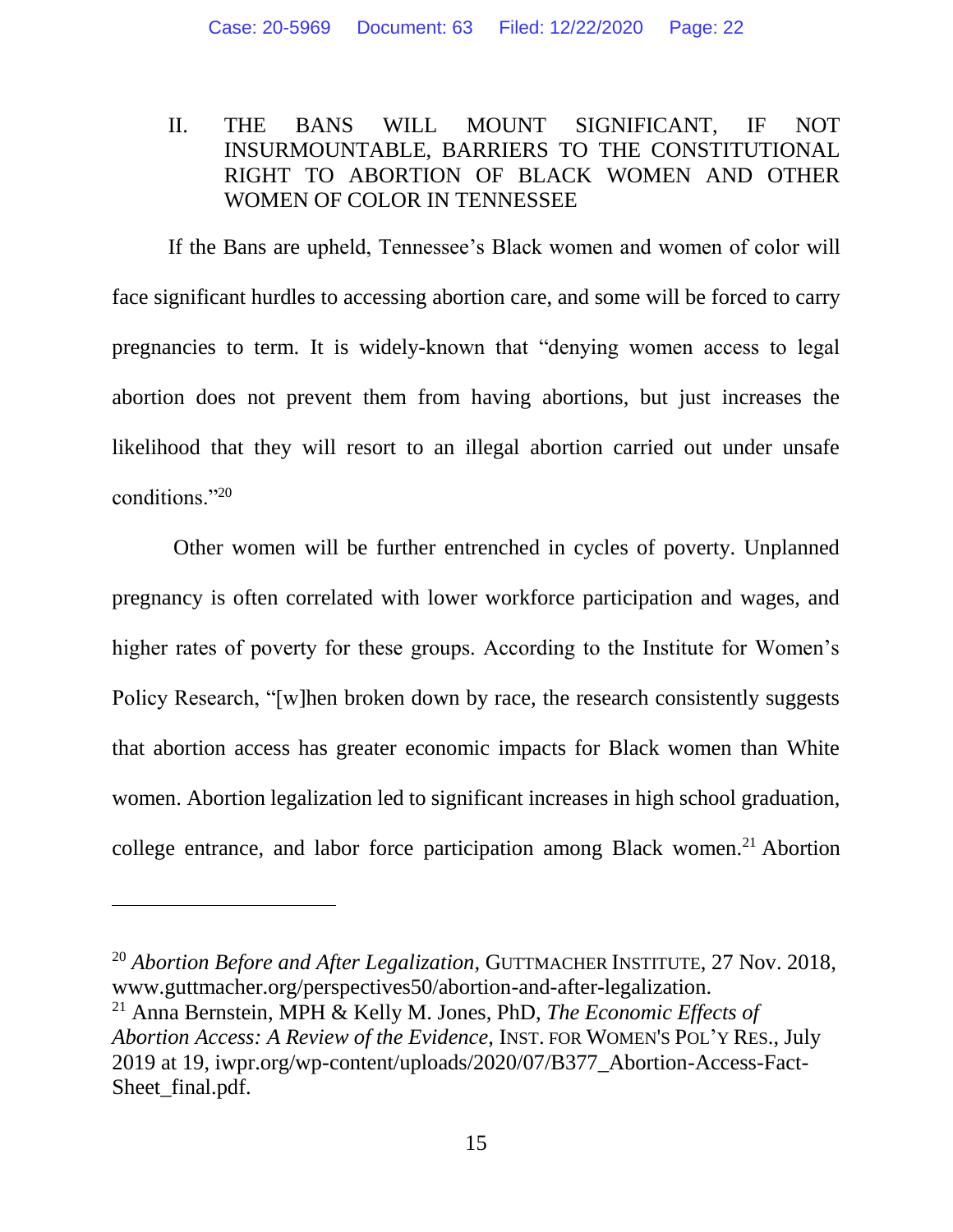access increased women's participation in the workforce overall, increasing the probability of a woman working 40 weeks or more per year by almost 2 percentage points (from 29 percent).<sup>22</sup> Effects were stronger for Black women, increasing participation by 6.9 percentage points, compared with 2 percentage points among all women.<sup>23</sup> The effects of poverty are generational. Children who are poor are less likely to achieve important adult milestones, such as graduating from high school and enrolling in and completing college, than children who are never poor.<sup>24</sup>

Planning, delaying and spacing births helps women achieve their education and career goals. Teen pregnancy interferes with young women's ability to graduate from high school and to enroll in and graduate from college.<sup>25</sup> Delaying a birth can also reduce the gap in pay that typically exists between working mothers and their childless peers and can reduce women's chances of needing public assistance.<sup>26</sup>

l

<sup>22</sup> *Id*. at 8

<sup>23</sup> *Id*.

<sup>24</sup> *Child Poverty and Adult Success*, URBAN INSTITUTE, September 2015, at 3, www.urban.org/sites/default/files/publication/65766/2000369-Child-Poverty-and-Adult-Success.pdf.

<sup>25</sup> *The Social and Economic Benefits of Women's Ability To Determine Whether and When to Have Children*, GUTTMACHER INSTITUTE, March 15, 2016, www.guttmacher.org/report/social-and-economic-benefits-womens-abilitydetermine-whether-and-when-have-children. <sup>26</sup> *Id*.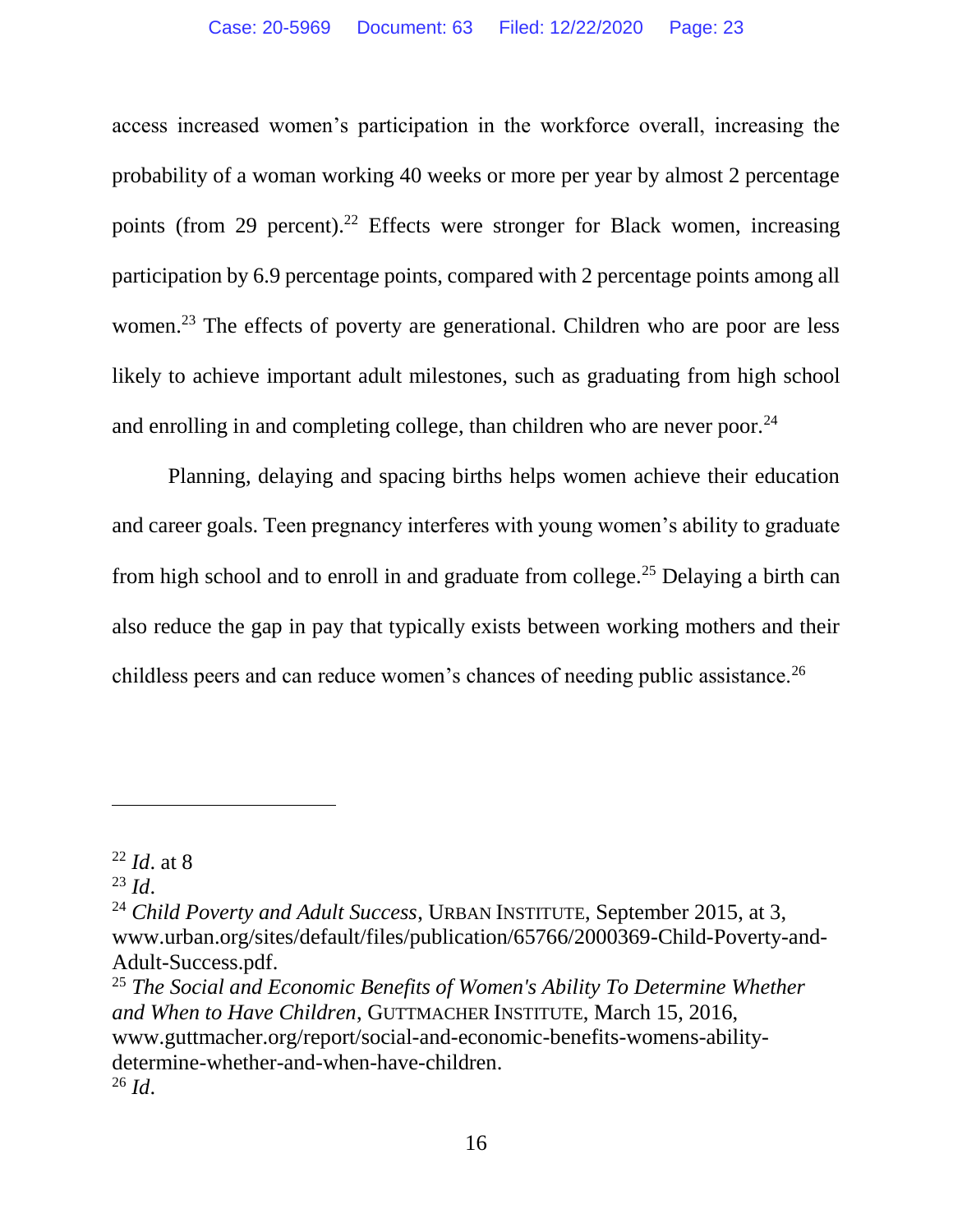Moreover, the Bans will further exacerbate a two-tiered system of economic achievement for women of color and white women in Tennessee. While the Act will almost certainly eliminate abortion access for women of color, wealthier women, who are disproportionately white, can simply travel to other states for abortion care. According to a national study on the effects of distance on abortion care, "Black patients were half as likely to travel each category of distance farther compared with white patient."<sup>27</sup> In contrast, "[w]hite patients, college educated, and U.S.-born patients were more likely to travel farther for an abortion, which may reflect that these groups have more material, informational, and social resources to be able to travel."<sup>28</sup>

### <span id="page-23-0"></span>III. THE EMERGENCY EXCEPTION DOES NOT MEET THE SUPREME COURT'S REQUIREMENTS

As an initial matter, the Emergency Exception does not comport with the Court's rulings in *Casey*. Those cases confirmed "the State's power to restrict abortions *after* fetal viability, *if* the law contains exceptions for pregnancies which endanger the woman's life or health." *Casey*, 505 U.S. at 846. Here, the law unconstitutionally proscribes abortions *pre-viability*, and the Emergency Exception

 $\overline{\phantom{a}}$ 

<sup>27</sup> Fuentes, Liza, and Jenna Jerman, *Distance Traveled to Obtain Clinical Abortion Care in the United States and Reasons for Clinic Choice*, J. OF WOMEN'S HEALTH, December 2019 at 5. <sup>28</sup> *Id.*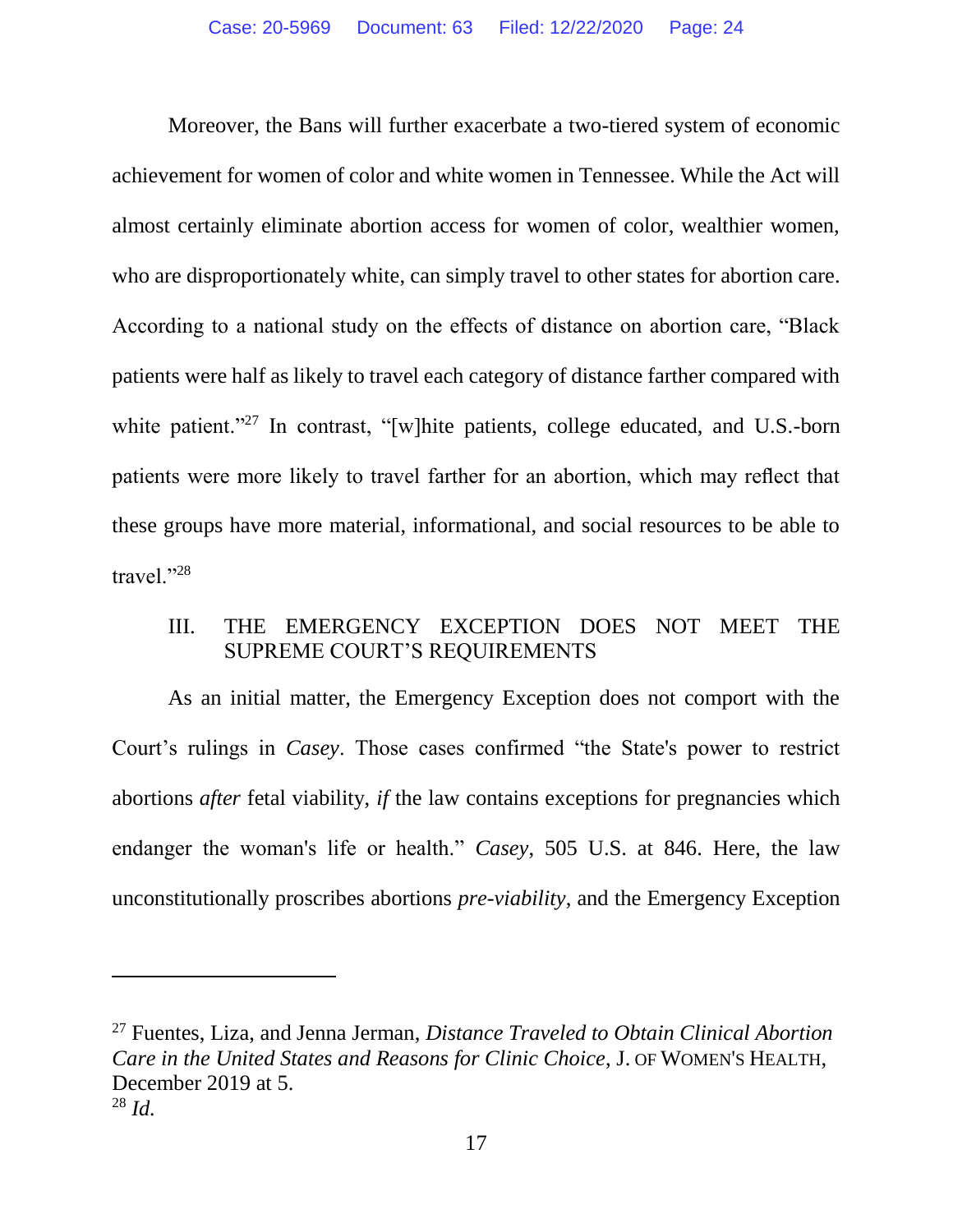is no savior. *See id*. at 879 ("*Regardless* of whether exceptions are made for particular circumstances, a State may not prohibit any woman from making the ultimate decision to terminate her pregnancy before viability.") (emphasis added).

Notwithstanding these facts, the governing standard requires an exception "where it is necessary, in appropriate medical judgment for the preservation of the life or health of the mother." *Stenberg v. Carhart*, 120 S.Ct. 2597, 2609, 530 U.S. 914, 931 (2000). However, the Emergency Exception reflects a complete disregard for women's overall health and quality of life—especially Black women and women of color—in contravention of abortion jurisprudence. Here, the Act provides physicians with an affirmative defense if "a medical emergency prevented compliance with the provision." T.C.A.  $\S$  39-15-217(a)(3) (referring to  $\S$  39-15-211). "Medical emergency" is vaguely defined as "a condition that, in the physician's good faith medical judgment, based upon the facts known to the physician at the time, so complicates the woman's pregnancy as to necessitate the immediate performance or inducement of an abortion in order to prevent the death of the pregnant woman or to avoid a serious risk of the substantial and irreversible impairment of a major bodily function . . . ." T.C.A. § 39-15-211(a)(3). "Serious risk of the substantial and irreversible impairment of a major bodily function" means "any medically diagnosed condition that so complicates the pregnancy of the woman as to directly or indirectly cause the substantial and irreversible impairment of a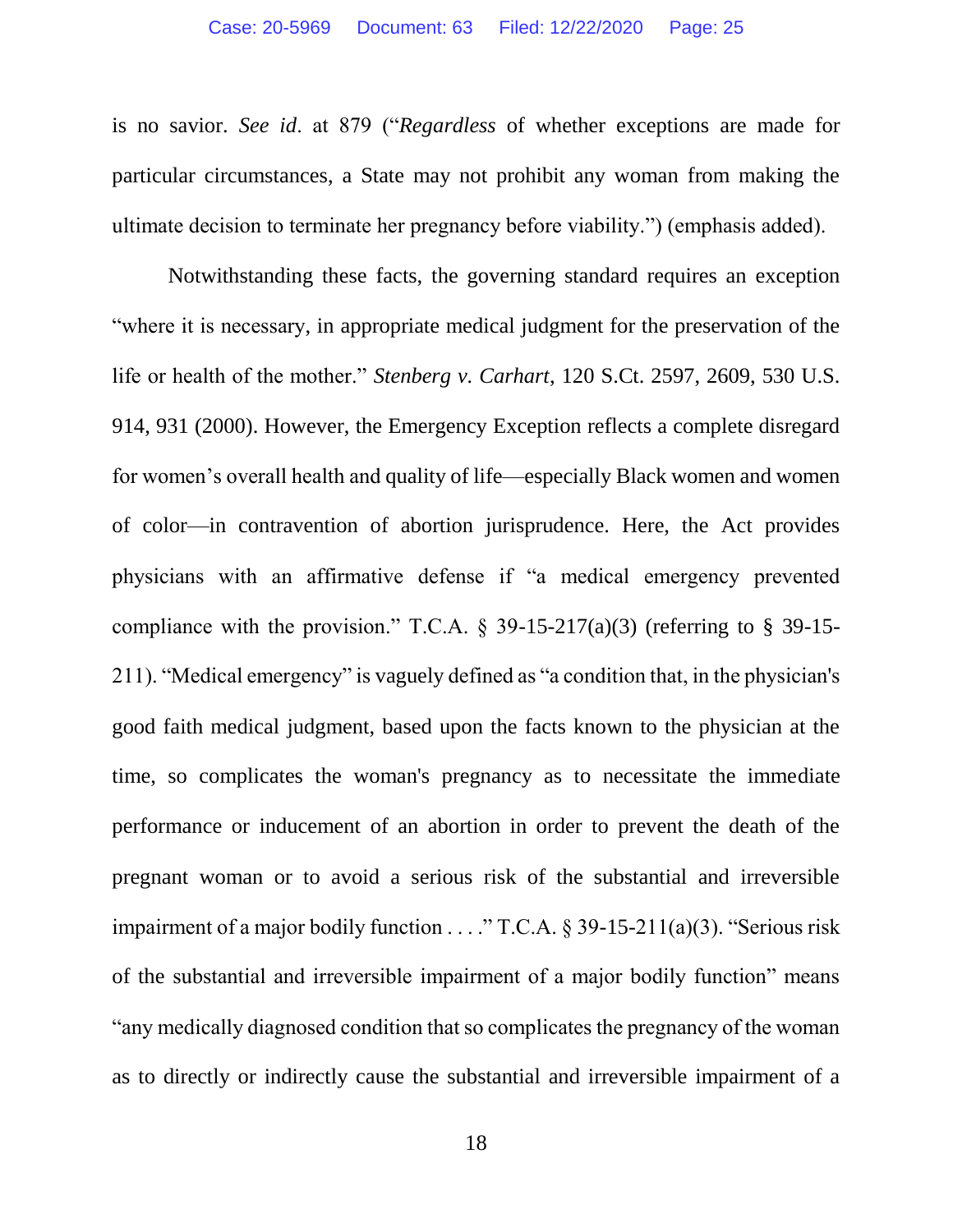#### Case: 20-5969 Document: 63 Filed: 12/22/2020 Page: 26

major bodily function. Such conditions include preeclampsia, inevitable abortion, and premature rupture of the membranes and, *depending upon the circumstances*, *may also include*, but are not limited to, diabetes and multiple sclerosis, but *does not include any condition relating to the woman's mental health*." *Id*. at § 39-15-  $211(a)(5)$  (emphasis added). It is entirely unclear what "circumstances" permit physicians to perform an abortion if a pregnant person experiences any other medical condition.

Moreover, the Emergency Exception does not contemplate a definition of "health" that aligns with Supreme Court directives. This is especially true in light of the Supreme Court's finding that "[a physician's] medical judgment may be exercised in the light of all factors—physical, emotional, psychological, familial, and the woman's age—relevant to the well-being of the patient. *All these factors may relate to health*." *Doe v. Bolton*, 93 S.Ct. 739, 747, 410 U.S. 179, 192 (1973) (emphasis added); *see also U.S. v. Vuitch*, 91 S.Ct. 1294, 1299, 402 U.S. 62, 72 (1971) (noting that "the general usage and modern understanding of the word 'health,' which includes psychological as well as physical well-being."). As shown below, in addition to unlawfully excluding mental health, the Emergency Exception fails to take into consideration a range of pregnancy-related health conditions, which disproportionately afflict women of color in the state.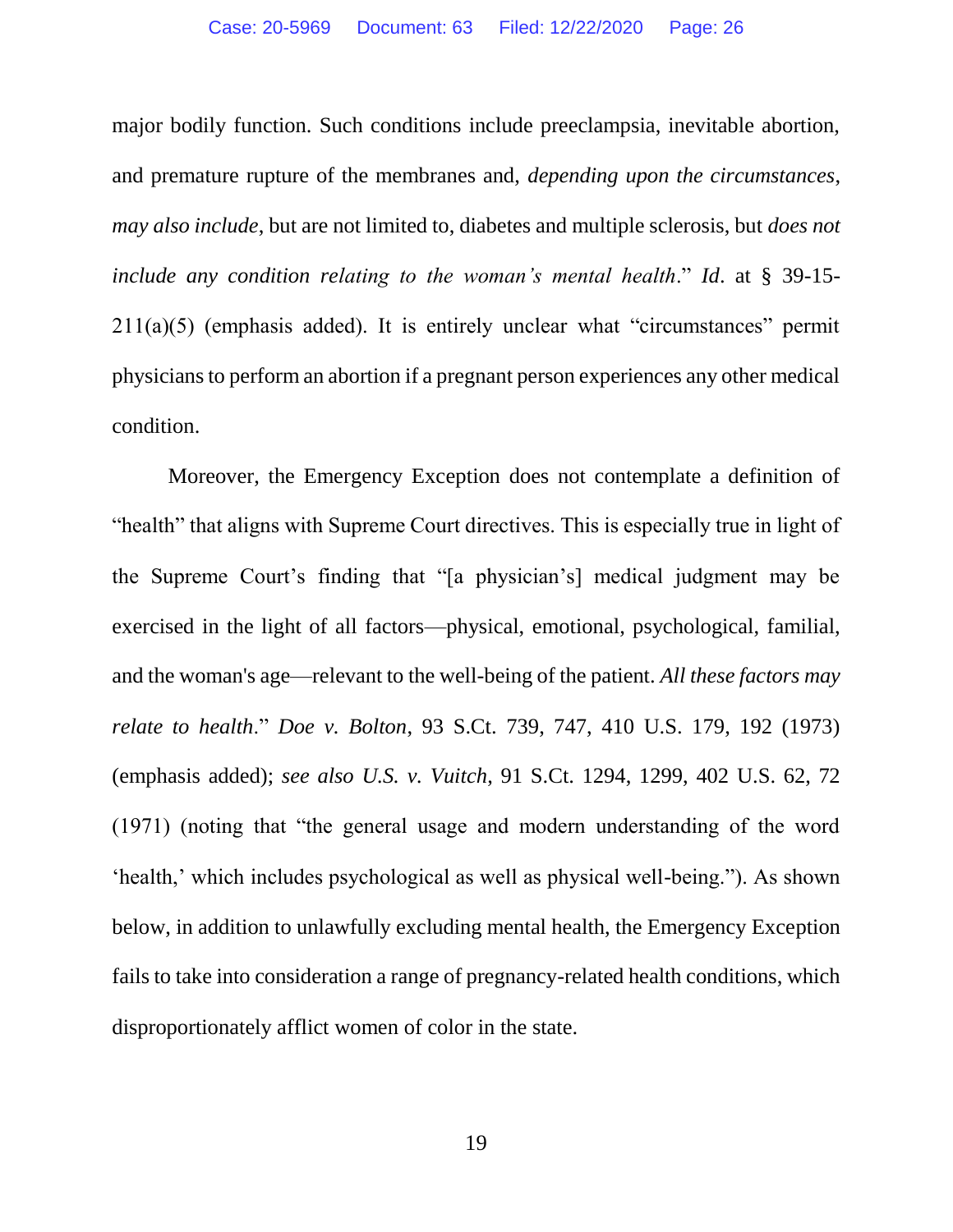a. Women of Color Are More Likely to Experience Chronic and Maternal Morbidities

<span id="page-26-0"></span>The Supreme Court "has made clear that a State may promote but not endanger a woman's health when it regulates the methods of abortion." *Stenberg*, 530 U.S. at 931. The exception does exactly that by ignoring the the myriad of pregnancy complications pregnant people experience. This is especially true for Black and Latinx women, who are disproportionately afflicted with a host of serious maternal health issues. "Maternal morbidity is an overarching term that refers to any physical or mental illness or disability directly related to pregnancy and/or childbirth. These are not necessarily life-threatening but can have a significant impact on the quality of life."<sup>29</sup> Due to deeply entrenched barriers to healthcare access, bias in the healthcare system, and other compounding factors, non-Hispanic black women have the highest rates for 22 of 25 severe morbidity indicators used by the Center for Disease Control (CDC) to monitor population estimates for severe

 $\overline{a}$ 

<sup>29</sup> Koblinsky, Marge, et al, *Maternal Morbidity and Disability and Their Consequences: Neglected Agenda in Maternal Health*, 30(2) J. OF HEALTH, POPULATION, AND NUTRITION, INT'L CENTRE FOR DIARRHOEAL DISEASE RESEARCH, BANGLADESH 124, 125 June 2012, www.ncbi.nlm.nih.gov/pmc/articles/PMC3397324/.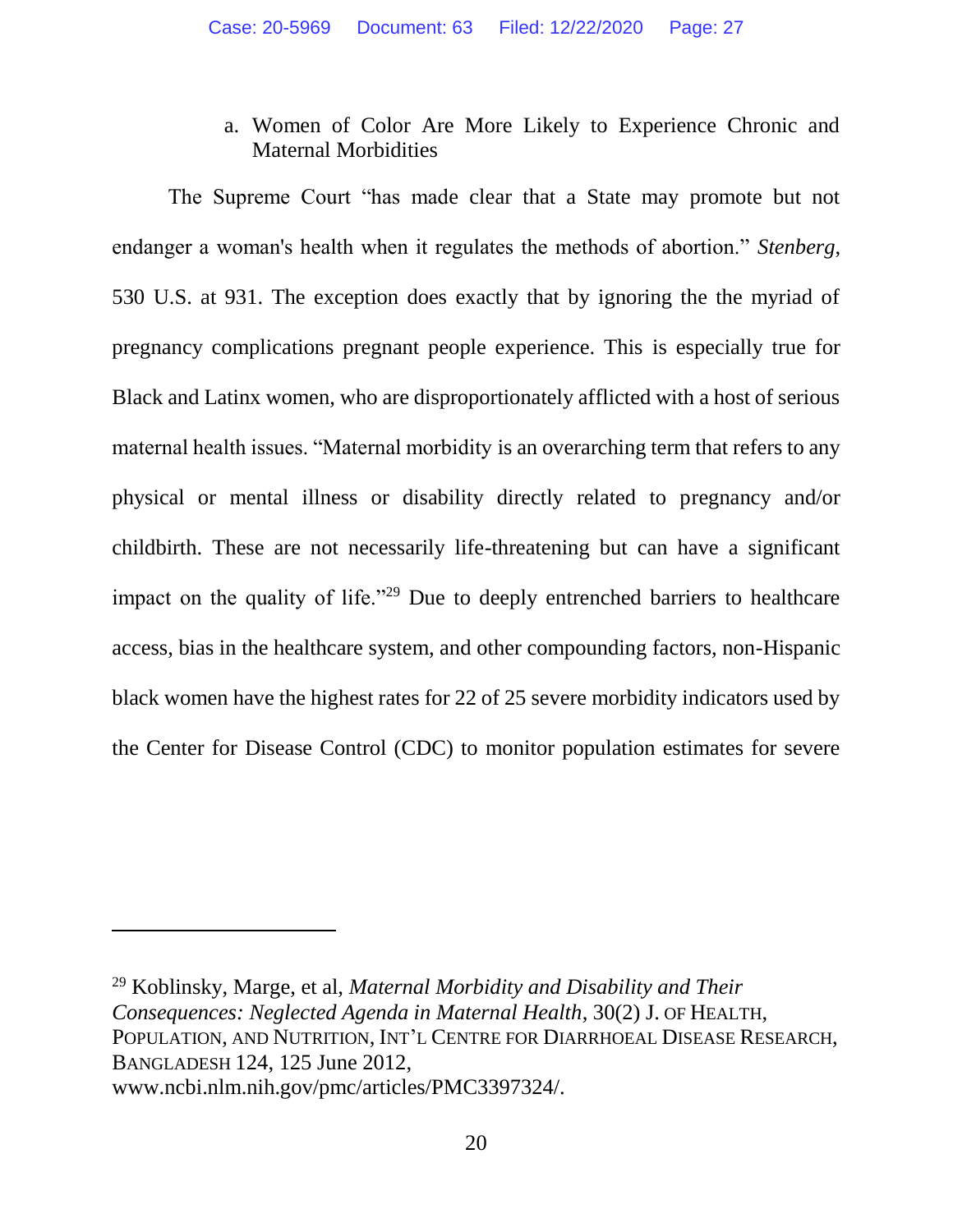maternal morbidity.<sup>30</sup> The short and long-term health implications for women with severe pregnancy-related conditions are serious.

The increased risk of underlying morbidities for women of color are compounded by the fact that Tennessee's maternal mortality rates are the ninth worst in the country.<sup>31</sup> Black women die at a rate that is 6% higher than white women in the state.<sup>32</sup> Nationwide, Black women die from pregnancy-related complications at three to four times the rate of White women.<sup>33</sup> Pregnant women who lack coverage often delay or forgo prenatal care in the first trimester, and inadequate prenatal care is associated with higher rates of infant and maternal mortality.<sup>34</sup>

 $\overline{\phantom{a}}$ 

<sup>30</sup> Howell, Elizabeth A., *Reducing Disparities in Severe Maternal Morbidity and Mortality*, 61(2) CLINICAL OBSTETRICS AND GYNECOLOGY, Published in U.S. National Library of Medicine, June 2019, at 2,

https://www.ncbi.nlm.nih.gov/pmc/articles/PMC5915910/pdf/nihms927630.pdf. 31 Ungar, Laura, and Caroline Simon, *Which States Have the Worst Maternal Mortality?*, USA TODAY, GANNETT SATELLITE INFORMATION NETWORK, www.usatoday.com/list/news/investigations/maternal-mortality-by-state/7b6a2a48-

<sup>0</sup>b79-40c2-a44d-8111879a8336/

<sup>32</sup> *Tennessee Maternal Mortality: Review of 2017 Maternal Deaths*, TENNESSEE DEPARTMENT OF HEALTH, 2017,

www.tn.gov/content/dam/tn/health/documents/mch/MMR\_Annual\_Report\_2017.p df.

<sup>33</sup> Novoa, Cristina, and Jamila Taylor, *Eliminating Racial Disparities in Maternal and Infant Mortality*, CENTER FOR AMERICAN PROGRESS,

www.americanprogress.org/issues/women/reports/2019/05/02/469186/eliminatingracial-disparities-maternal-infant-mortality/

<sup>34</sup> *Black Women Experience Pervasive Disparities in Access to Health Insurance*, NATIONAL PARTNERSHIP FOR WOMEN AND FAMILIES, Apr. 2019,

www.nationalpartnership.org/our-work/resources/health-care/black-womenshealth-insurance-coverage.pdf.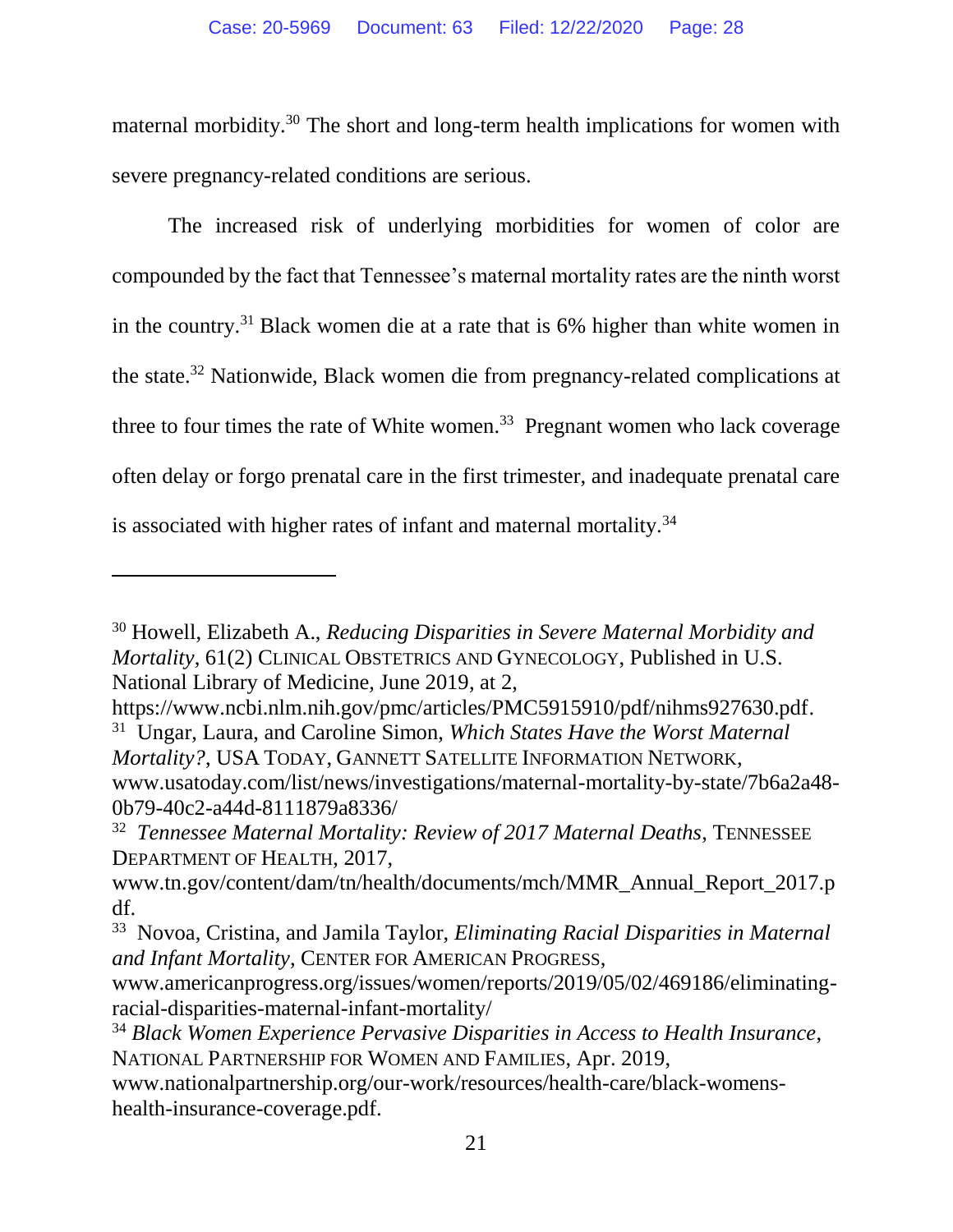By stripping women of their right to access abortion care except in the most dangerous of pregnancies, the state has displayed little interest in actually protecting women's health. Rather, the Bans imports a standard of maternal "health" that considers only whether a person is near death or seriously impaired. This is no way comports with the Supreme Court's requirement that a law "contains exceptions for pregnancies which endanger the woman's life or health." *Casey*, supra. The law is unconstitutional for this additional reason.

### **CONCLUSION**

For the reasons set forth above, along with the reasons set forth in the appellees' brief, the judgment of the District Court enjoining the enforcement of the Act should be affirmed.

Respectfully submitted,

Dated: December 22, 2020 By: /s/ Jon M. Greenbaum

Jon M. Greenbaum jgreenbaum@lawyerscommittee.org Kristen Clarke Dariely Rodriguez Pilar Whitaker LAWYERS' COMMITTEE FOR CIVIL RIGHTS UNDER LAW 1500 K Street NW, Suite 900 Washington, DC 20005 (202) 662-8600

*Counsel for* Amicus Curiae *Lawyers' Committee for Civil Rights Under Law*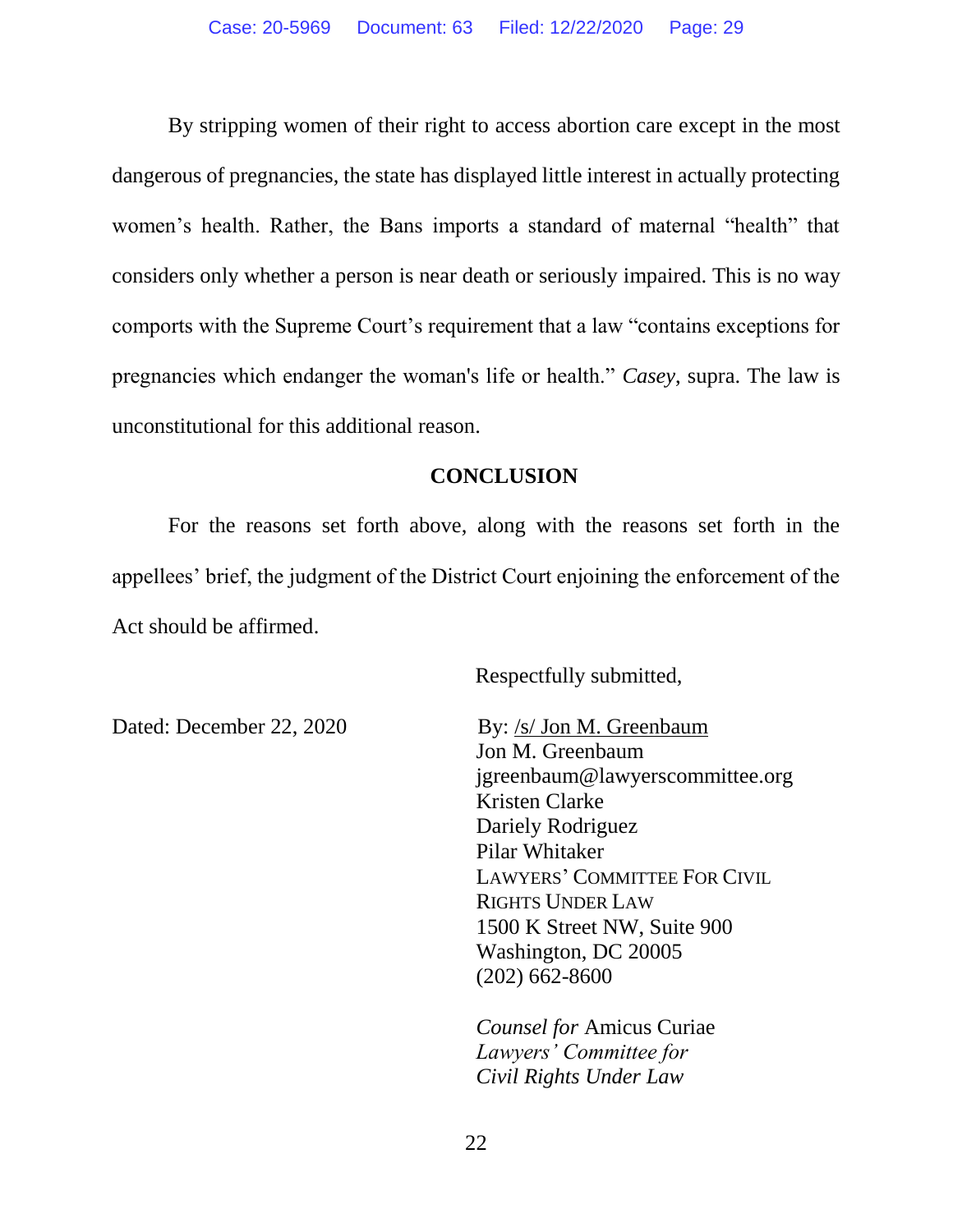### **CERTIFICATE OF COMPLIANCE**

This brief complies with the type-volume limitation of Fed. R. App. P.  $32(a)(7)(B)$  and  $29(a)(5)$  because it contains 4627 words, excluding the parts of the brief exempted by Fed. R. App. P. 32(f).

This brief complies with the typeface requirements of Fed. R. App. P.  $32(a)(5)$  and the type style requirements of Fed. R. App. P.  $32(a)(6)$  because it has been prepared in a proportionally spaced typeface with serifs using Microsoft Word in 14-point Times New Roman font.

Dated: December 22, 2020 Respectfully submitted,

By: /s/ Jon M. Greenbaum

Jon M. Greenbaum jgreenbaum@lawyerscommittee.org 1500 K Street NW, Suite 900 Washington, DC 20005 (202) 662-8600

*Counsel for* Amicus Curiae *Lawyers' Committee for Civil Rights Under Law*